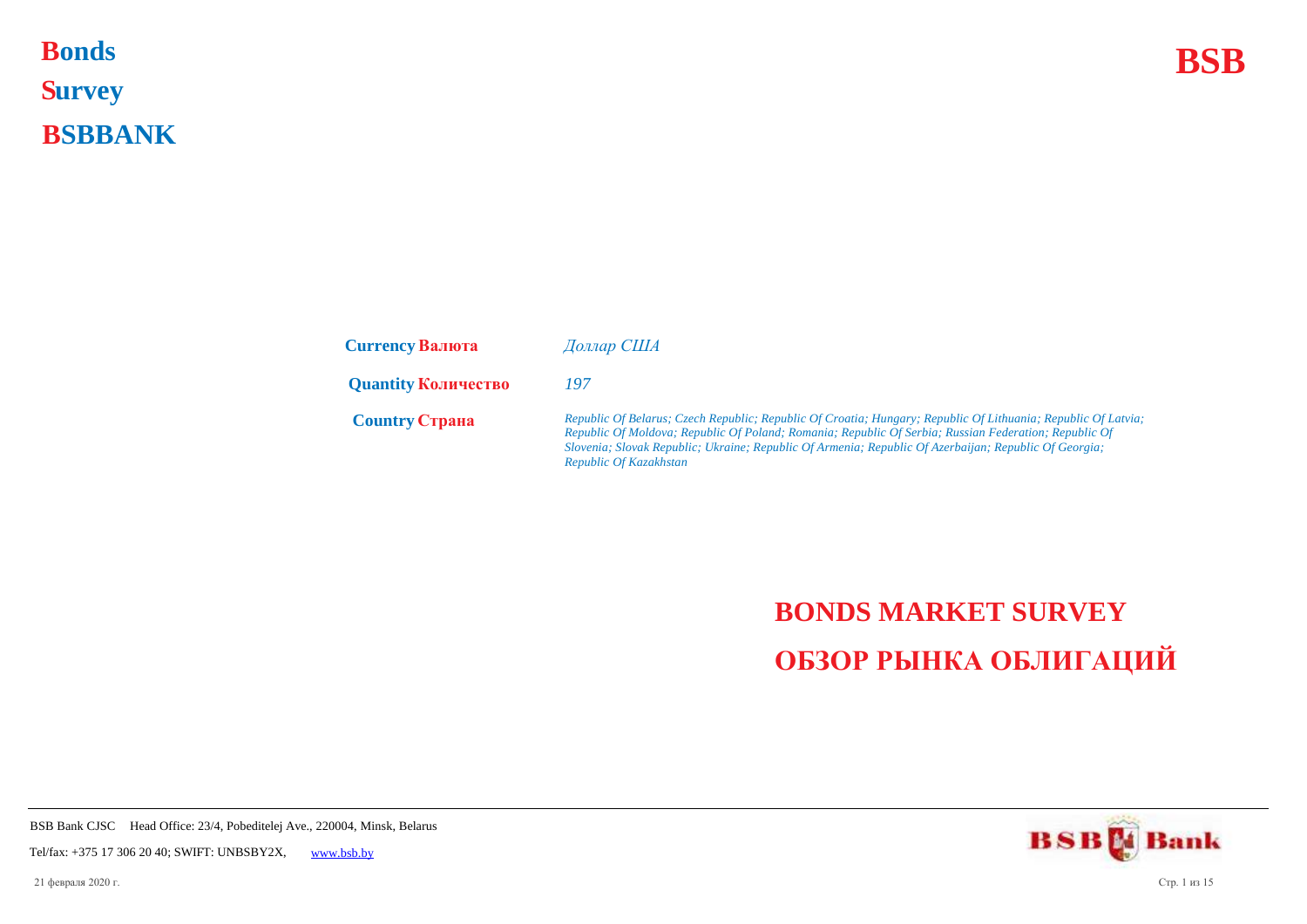## **TOP Performers 10**

| <b>Ticker</b>                               | Country                   | <b>Ind Sector</b>      | <b>ISIN</b>         | <b>Maturity</b> | Cpn            | <b>Mid Mod Dur</b> | <b>Bid</b> | Ask    | <b>Bid Yld</b> | Ask Yld  | %1D     | %5D     |
|---------------------------------------------|---------------------------|------------------------|---------------------|-----------------|----------------|--------------------|------------|--------|----------------|----------|---------|---------|
| CREDIT BANK OF M (CRBKMO 8 7/8 PERP)        | <b>Russian Federation</b> | Financial              | XS1601094755        |                 | 8,875          | 2,38               | 99,50      | 100,31 | 9,08           | 8,75     | $-0,02$ | 2,75    |
| KAZAKHSTAN (KAZAKS 4 7/8 10/14/44)          | Republic Of Kazakhstan    | Government             | XS1120709826        | 14.10.2044      | 4,875          | 15,46              | 129,91     | 130,73 | 3,13           | 3,08     | 1,14    | 2,44    |
| KAZAKHSTAN (KAZAKS 6 1/2 07/21/45)          | Republic Of Kazakhstan    | Government             | XS1263139856        | 21.07.2045      | 6,5            | 14,89              | 154,16     | 154,93 | 3,33           | 3,29     | 1,09    | 2,43    |
| VTB BANK (VTB 6 1/4 06/30/35)               | <b>Russian Federation</b> | Financial              | XS0223715920        | 30.06.2035      | 6,25           | 9,86               | 104,25     | 106,19 | 5,83           | 5,64     | 0,17    | 2,24    |
| NOSTRUM OIL & GA (NOGLN 7 02/16/25)         | Republic Of Kazakhstan    | Energy                 | <b>USN64884AD67</b> | 16.02.2025      | $\overline{7}$ | 3,41               | 46,07      | 47,22  | 27,54          | 26,82    | 0,17    | 1,82    |
| RUSSIA-EUROBOND (RUSSIA 5 7/8 09/16/43)     | <b>Russian Federation</b> | Government             | XS0971721963        | 16.09.2043      | 5,875          | 14,24              | 140,66     | 141,35 | 3,36           | 3,33     | 0,86    | 1,73    |
| MHP LUX SA (MHPSA 6.95 04/03/26)            | Ukraine                   | Consumer, Non-cyclical | XS1713469911        | 03.04.2026      | 6,95           | 4,86               | 107,12     | 107,69 | 5,56           | 5,45     | 0,43    | 1,58    |
| RUSSIA-EUROBOND (RUSSIA 5 1/4 06/23/47)     | <b>Russian Federation</b> | Government             | RU000A0JXU14        | 23.06.2047      | 5,25           | 16,13              | 133,03     | 133,48 | 3,39           | 3,37     | 0,91    | 1,54    |
| KAZMUNAYGAS NAT (KZOKZ 6 3/8 10/24/48)      | Republic Of Kazakhstan    | Energy                 | XS1807299331        | 24.10.2048      | 6,375          | 15,02              | 135,82     | 136,77 | 4,21           | 4,17     | 1,01    | 1,44    |
| RUSSIA-EUROBOND (RUSSIA 5 5/8 04/04/42)     | <b>Russian Federation</b> | Government             | XS0767473852        | 04.04.2042      | 5,625          | 13,84              | 135,91     | 136,44 | 3,32           | 3,29     | 0,58    | 1,36    |
| <b>Bottom Performers 10</b>                 |                           |                        |                     |                 |                |                    |            |        |                |          |         |         |
| <b>Ticker</b>                               | Country                   | <b>Ind Sector</b>      | <b>ISIN</b>         | <b>Maturity</b> | Cpn            | <b>Mid Mod Dur</b> | <b>Bid</b> | Ask    | <b>Bid Yld</b> | Ask Yld  | %1D     | %5D     |
| ABIGROVE (CHMFRU 0 1/2 04/29/21)            | <b>Russian Federation</b> | <b>Basic Materials</b> | XS1403868398        | 29.04.2021      | 0,5            | 1,48               | 171,36     | 172,11 | $-40,53$       | $-40,83$ | 0,15    | $-2,46$ |
| ABIGROVE (CHMFRU 0 02/16/22)                | <b>Russian Federation</b> | <b>Basic Materials</b> | XS1566998297        | 16.02.2022      | $\Omega$       | 2,11               | 113,17     | 114,54 | $-6,07$        | $-6,64$  | $-0.03$ | $-1,48$ |
| EASTCOMTRANS (EASTCM 8 04/22/22)            | Republic Of Kazakhstan    | Industrial             | XS0918292151        | 22.04.2022      | 8              | 1,47               | 97,01      | 99,70  | 10,00          | 8,19     | 0,02    | $-0,68$ |
| <b>UKRAINE GOVT (UKRAIN 7 3/4 09/01/27)</b> | Ukraine                   | Government             | XS1303927179        | 01.09.2027      | 7,75           | 5,64               | 115,50     | 116,00 | 5,23           | 5,16     | $-0.49$ | $-0,64$ |
| KAZAKHSTAN TEMIR (KTZKZ 6.95 07/10/42)      | Republic Of Kazakhstan    | Industrial             | XS0799658637        | 10.07.2042      | 6,95           | 13,00              | 140,69     | 141,63 | 4,14           | 4,09     | $-0.30$ | $-0,63$ |
| UKRAINE GOVT (UKRAIN 7 3/4 09/01/26)        | Ukraine                   | Government             | XS1303926528        | 01.09.2026      | 7,75           | 5,05               | 115,17     | 115,75 | 4,99           | 4,90     | $-0,41$ | $-0,52$ |
| <b>UKRAINE GOVT (UKRAIN 7 3/8 09/25/32)</b> |                           |                        |                     |                 |                | 7,91               | 113,70     | 114,31 |                |          |         | $-0,42$ |
|                                             | Ukraine                   | Government             | XS1577952952        | 25.09.2032      | 7,375          |                    |            |        |                |          | $-0,53$ |         |
| UKRAINE GOVT (UKRAIN 0 05/31/40)            | Ukraine                   | Government             | XS1303929894        | 31.05.2040      | $\overline{0}$ |                    | 106,83     | 107,72 |                |          | $-0,26$ | $-0,40$ |
| UKRAINE GOVT (UKRAIN 9 3/4 11/01/28)        | Ukraine                   | Government             | XS1902171757        | 01.11.2028      | 9,75           | 6,06               | 127,05     | 127,55 | 5,75           | 5,68     | $-0,40$ | $-0,35$ |

BSB Bank CJSC Head Office: 23/4, Pobeditelej Ave., 220004, Minsk, Belarus

Tel/fax: +375 17 306 20 40; SWIFT: UNBSBY2X, [www.bsb.by](https://www.bsb.by/)



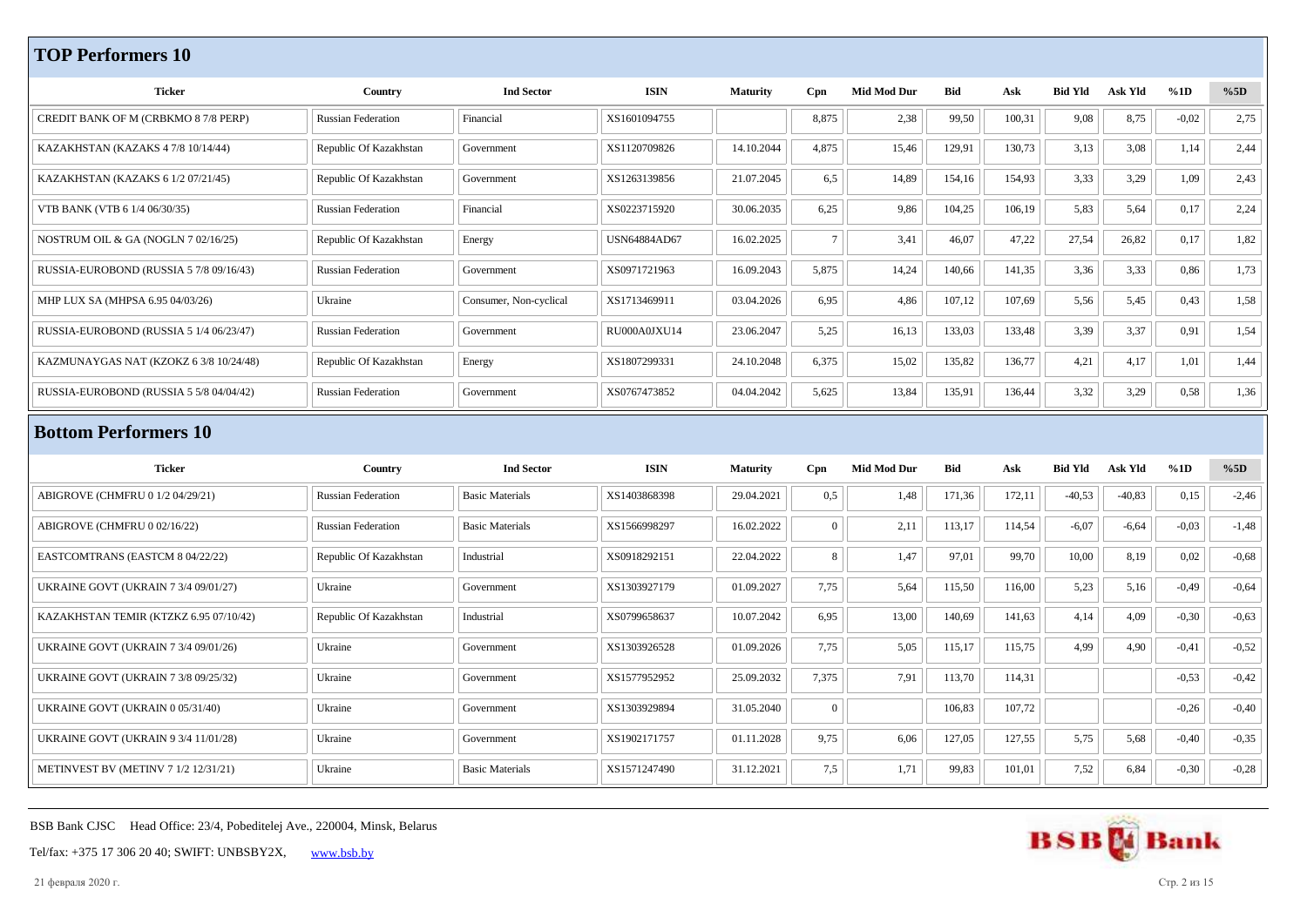| <b>Ticker</b>                                      | <b>Ind Sector</b> | <b>ISIN</b>  | <b>Maturity</b> | Cpn   | Mid<br>Mod<br>Dur | Bid                | Ask    | Bid<br>Yld | Ask<br>Yld | %5D     | %3M     | %1YR    | Amt Out           | SP | Moody's Fitch |            | Cpn<br>Freq    | Bloomberg Cpn Typ BB Rsk<br>Mid Z<br><b>Spread</b> |              | <b>Issr Dflt</b> | <b>Min Piece</b> |
|----------------------------------------------------|-------------------|--------------|-----------------|-------|-------------------|--------------------|--------|------------|------------|---------|---------|---------|-------------------|----|---------------|------------|----------------|----------------------------------------------------|--------------|------------------|------------------|
| <b>Czech Republic</b>                              |                   |              |                 |       |                   |                    |        |            |            |         |         |         |                   |    |               |            |                |                                                    |              |                  |                  |
| CEZ AS (CEZCP 4 1/4<br>04/03/22                    | Utilities         | XS0764313614 | 03.04.2022      | 4,25  | 1,98              | 104,05             | 104,27 | 2,27       | 2,16       | 0,06    | 0,13    |         | 288 594 000 A-    |    | Baa1          | A-u        | $\overline{c}$ | 81                                                 | <b>FIXED</b> | IG1              | 200 000          |
| CPI PROPERTY GRO<br>(CPIPGR 4 3/4 03/08/23)        | Financial         | XS1955030280 | 08.03.2023      | 4,75  | 2,78              | 106,29             | 106,62 | 2,58       | 2,47       | 0,53    | 0,93    |         | 450 000 000 BBB   |    | Baa2          |            | 2              | 116                                                | <b>FIXED</b> | IG7              | 200 000          |
| CEZ AS (CEZCP 5 5/8<br>04/03/42                    | Utilities         | XS0764314695 | 03.04.2042      |       |                   | 5,625 13,50 126,16 | 127,87 | 3,86       | 3,76       | 1,34    | 4,48    | 18,55   | 300 000 000 A-    |    | Baa1          | A-u        | $\overline{2}$ |                                                    | <b>FIXED</b> | IG1              | 200 000          |
| <b>Hungary</b>                                     |                   |              |                 |       |                   |                    |        |            |            |         |         |         |                   |    |               |            |                |                                                    |              |                  |                  |
| HUNGARIAN DEVEL<br>(MAGYAR 6 1/4 10/21/20)         | Financial         | XS0954674312 | 21.10.2020      | 6,25  | 0,64              | 102,89             | 103,14 | 1,79       | 1,42       | 0,00    | $-0.59$ | $-1.44$ | 750 000 000       |    | Baa3          | <b>BBB</b> | 2              |                                                    | <b>FIXED</b> | HY <sub>2</sub>  | 200 000          |
| <b>Republic Of Armenia</b>                         |                   |              |                 |       |                   |                    |        |            |            |         |         |         |                   |    |               |            |                |                                                    |              |                  |                  |
| ARDSHININVESTBK<br>(ARBANK 12 07/29/20)            | Financial         | XS1117287638 | 29.07.2020      | 12    |                   |                    |        |            |            |         |         |         | $\overline{0}$    |    | Ba3           | $B+$       | 2              |                                                    | <b>FIXED</b> |                  | 200 000          |
| <b>ARMENIA (ARMEN 6</b><br>09/30/20                | Government        | XS0974642273 | 30.09.2020      |       | $6\quad 0.58$     | 101,27             | 102,78 | 3,81       | 1,31       | 0,18    | $-0,34$ | $-0.41$ | 97 657 000        |    | Ba3           | BB-        | $\overline{c}$ | 95                                                 | <b>FIXED</b> |                  | 200 000          |
| ARMENIA (ARMEN 7.15<br>03/26/25                    | Government        | XS1207654853 | 26.03.2025      | 7,15  | 4,25              | 118,68             | 119,46 | 3,15       | 3,00       | 0,37    | 1,91    | 8,45    | 500 000 000       |    | Ba3           | BB-        | $\overline{2}$ | 174                                                | <b>FIXED</b> |                  | 200 000          |
| <b>Republic Of Azerbaijan</b>                      |                   |              |                 |       |                   |                    |        |            |            |         |         |         |                   |    |               |            |                |                                                    |              |                  |                  |
| <b>REPUBLIC OF AZER</b><br>(AZERBJ 2.82 09/01/20)  | Government        | XS1678621522 | 01.09.2020      | 2,82  | 0,50              | 100,00             | 100,25 | 2,81       | 2,33       | 0,02    | 0,17    | 2,19    | 173 524 000       |    | Ba2u          | $BB+$      | 2              |                                                    | <b>FIXED</b> | IG10             | 150 000          |
| <b>REPUBLIC OF AZER</b><br>(AZERBJ 2.82 09/01/21)  | Government        | XS1678622090 | 01.09.2021      | 2,82  | 1,46              | 99,92              | 100,56 | 2,88       | 2,44       | 0,04    | 0,28    | 3,80    | 173 524 000       |    | Ba2u          | $BB+$      | 2              |                                                    | <b>FIXED</b> | IG10             | 150 000          |
| STATE OIL CO AZE (SOIAZ<br>4 3/4 03/13/23)         | Energy            | XS0903465127 | 13.03.2023      | 4,75  | 2,79              | 106,26             | 106,91 | 2,60       | 2,39       | 0,08    | 1,51    | 5,14    | 1 000 000 000 BB- |    | Ba2           | $BB+$      | 2              | 115                                                | <b>FIXED</b> | IG10             | 200 000          |
| <b>REPUBLIC OF AZER</b><br>(AZERBJ 4 3/4 03/18/24) | Government        | XS1044540547 | 18.03.2024      | 4,75  | 3,65              | 108,70             | 109,26 | 2,49       | 2,35       | $-0.07$ | 1.77    | 6.41    | 1 250 000 000     |    | Ba2u          | $BB+$      | 2              | 109                                                | <b>FIXED</b> | IG10             | 200 000          |
| <b>INTERNATIONAL BA</b><br>(IBAZAZ 3 1/2 09/01/24) | Financial         | XS1678463784 | 01.09.2024      | 3,5   | 4,06              | 97,53              | 97,80  | 4,10       | 4,04       | $-0.07$ |         |         | 1 000 000 000     |    |               | B-         | 2              | 272                                                | <b>FIXED</b> |                  | 150 000          |
| <b>STHRN GAS CRIDOR</b><br>(SGCAZE 6 7/8 03/24/26) | Energy            | XS1319820897 | 24.03.2026      | 6,875 | 4,98              | 120,98             | 121,19 | 3,07       | 3,03       | 0,27    | 2,31    | 8,30    | 2 000 000 000     |    | Ba2           | $BB+$      | 2              | 168                                                | <b>FIXED</b> | IG8              | 200 000          |
| <b>REPUBLIC OF AZER</b><br>(AZERBJ 5 1/8 09/01/29) | Government        | XS1678623064 | 01.09.2029      | 5,125 | 6,82              | 110,72             | 111,59 |            |            | 0,31    | 1,68    | 12,60   | 310 718 000       |    | Ba2u          | $BB+$      | 2              |                                                    | <b>FIXED</b> | IG10             | 150 000          |



Tel/fax: +375 17 306 20 40; SWIFT: UNBSBY2X, [www.bsb.by](https://www.bsb.by/)

21 февраля 2020 г. Стр. 3 из 15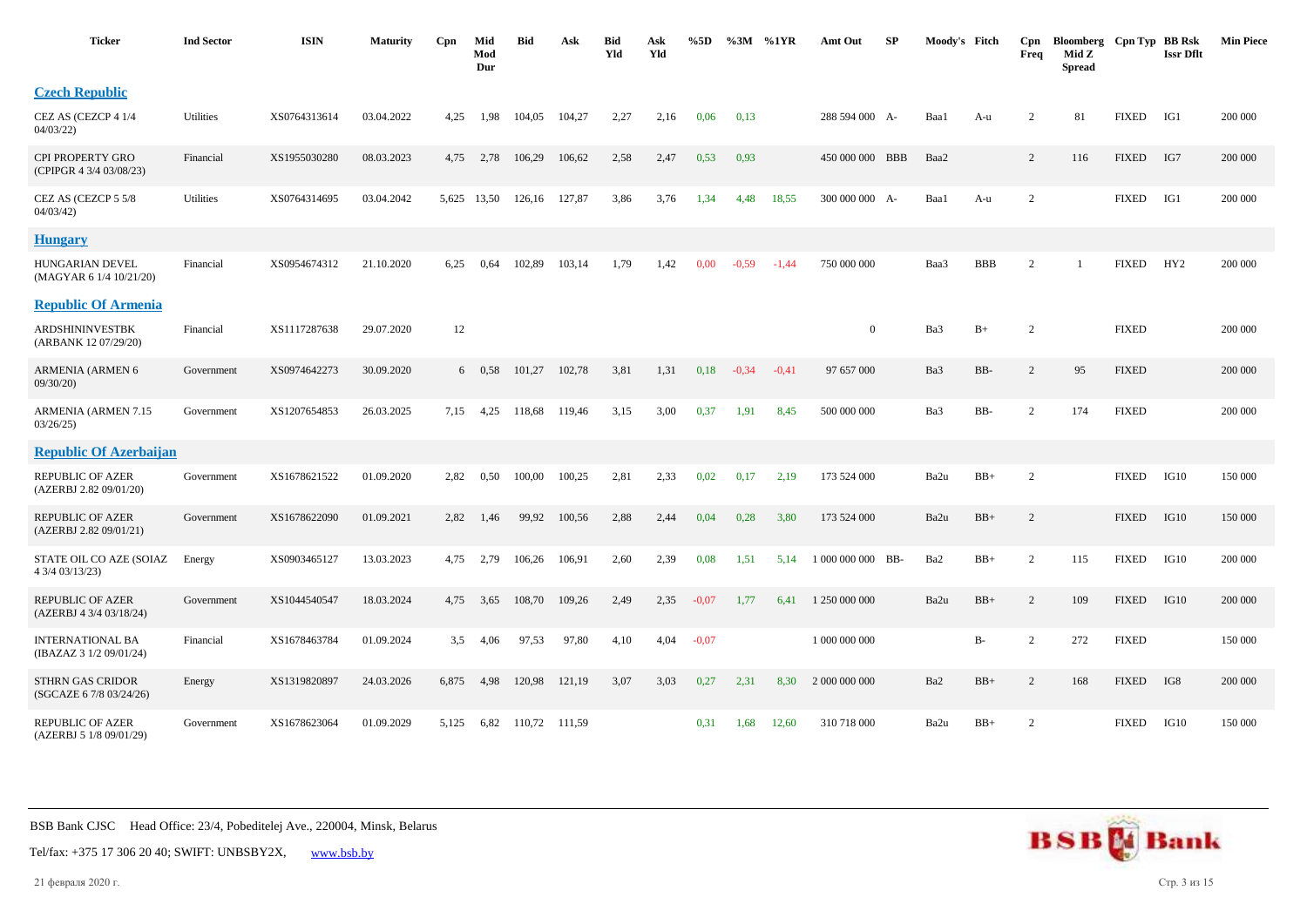| <b>Ticker</b>                                      | <b>Ind Sector</b>     | <b>ISIN</b>  | <b>Maturity</b> | Cpn    | Mid<br>Mod<br>Dur | <b>Bid</b> | Ask    | <b>Bid</b><br>Yld | Ask<br>Yld | %5D     | $\%3M$  | %1YR    | Amt Out            | SP   | Moody's Fitch |       | Cpn<br>Freq    | Bloomberg Cpn Typ BB Rsk<br>Mid Z<br><b>Spread</b> |                  | <b>Issr Dflt</b> | <b>Min Piece</b> |
|----------------------------------------------------|-----------------------|--------------|-----------------|--------|-------------------|------------|--------|-------------------|------------|---------|---------|---------|--------------------|------|---------------|-------|----------------|----------------------------------------------------|------------------|------------------|------------------|
| STATE OIL CO AZE (SOIAZ<br>6.95 03/18/30)          | Energy                | XS1196496688 | 18.03.2030      | 6,95   | 7,41              | 125,83     | 126,65 | 3,83              | 3,75       | 0,66    | 4,25    | 13,57   | 750 000 000 BB-    |      | NR            | $BB+$ | $\overline{2}$ | 238                                                | <b>FIXED</b>     | IG10             | 200 000          |
| REPUBLIC OF AZER<br>(AZERBJ 3 1/2 09/01/32)        | Government            | XS1678623734 | 01.09.2032      | 3.5    | 9,31              | 102,99     | 103,60 |                   |            | 0,29    | 4,75    | 17,81   | 1 076 578 000      |      | Ba2u          | $BB+$ | 2              |                                                    | <b>FIXED</b>     | IG10             | 150 000          |
| <b>Republic Of Belarus</b>                         |                       |              |                 |        |                   |            |        |                   |            |         |         |         |                    |      |               |       |                |                                                    |                  |                  |                  |
| <b>EUROTORG (EUROTG 8 3/4</b><br>10/30/22)         | Consumer,<br>Cyclical | XS1577952010 | 30.10.2022      | 8,75   | 1,90              | 106,30     | 106,60 | 5,58              | 5,43       | $-0.04$ | $-1.13$ | 5,34    | 340 361 000 B-     |      |               | B     | $\overline{2}$ | 409                                                | <b>FIXED</b>     | HY <sub>2</sub>  | 200 000          |
| <b>REP OF BELARUS (BELRUS</b><br>6 7/8 02/28/23)   | Government            | XS1634369067 | 28.02.2023      | 6,875  | 2,65              | 108,74     | 109,30 | 3,77              | 3,58       | 0,62    | 1,83    | 5,37    | 800 000 000 B      |      | B3u           | B     | 2              | 233                                                | <b>FIXED</b>     |                  | 200 000          |
| DEVELOPMENT BANK<br>(DBBYRB 6 3/4 05/02/24)        | Financial             | XS1904731129 | 02.05.2024      | 6,75   | 3,58              | 106,83     | 107,39 | 4,92              | 4,78       | 0,39    | 1,71    |         | 500 000 000 B      |      |               | B     | 2              | 352                                                | <b>FIXED</b>     |                  | 200 000          |
| REP OF BELARUS (BELRUS<br>7 5/8 06/29/27)          | Government            | XS1634369224 | 29.06.2027      | 7,625  | 5,70              | 116,92     | 117,63 | 4,86              | 4,75       | 0,45    | 2,47    | 11,22   | 600 000 000 B      |      | B3u           | B     | 2              | 344                                                | <b>FIXED</b>     |                  | 200 000          |
| <b>REP OF BELARUS (BELRUS</b><br>6.202/28/30       | Government            | XS1760804184 | 28.02.2030      | 6,2    | 7,35              | 110.14     | 110,86 | 4,91              | 4,82       | 0,42    | 3,68    | 15,70   | 600 000 000 B      |      | B3u           | B     | 2              | 345                                                | <b>FIXED</b>     |                  | 200 000          |
| <b>Republic Of Croatia</b>                         |                       |              |                 |        |                   |            |        |                   |            |         |         |         |                    |      |               |       |                |                                                    |                  |                  |                  |
| CROATIA (CROATI 65/8<br>07/14/20                   | Government            | XS0525827845 | 14.07.2020      | 6.625  | 0.38              | 101,68     | 101.95 | 2,22              | 1,53       | 0,03    | $-0.97$ | $-2.43$ | 1 250 000 000      | BBB- | Ba2           | BBB-  | 2              | 23                                                 | <b>FIXED</b>     | IG8              | 100 000          |
| CROATIA (CROATI 6 3/8<br>03/24/21                  | Government            | XS0607904264 | 24.03.2021      | 6,375  | 1,03              | 104.70     | 104,95 | 1,96              | 1,73       | 0,03    | $-0.68$ | $-0,72$ | 1 500 000 000      | BBB- | Ba2           | BBB-  | 2              | 34                                                 | <b>FIXED</b>     | IG8              | 200 000          |
| <b>HRVATSKA ELEKTRO</b><br>(HRELEC 5 7/8 10/23/22) | Utilities             | XS1309493630 | 23.10.2022      | 5,875  | 2,44              | 109,83     | 110,08 | 2,06              | 1,97       | 0,06    | 0,21    | 3,75    | 550 000 000 BB+    |      | Ba2           |       | 2              | 62                                                 | <b>FIXED</b>     | IG10             | 200 000          |
| <b>CROATIA (CROATI 5 1/2</b><br>04/04/23           | Government            | XS0908769887 | 04.04.2023      | 5,5    | 2,83              | 110,51     | 110,89 | 2,00              | 1,88       | 0,17    | 0,26    | 3,27    | 1 500 000 000 BBB- |      | Ba2           | BBB-  | 2              | 59                                                 | <b>FIXED</b>     | IG8              | 200 000          |
| <b>CROATIA (CROATI 6</b><br>01/26/24               | Government            | XS0997000251 | 26.01.2024      |        | 6 3.53            | 115.03     | 115.43 | 1,99              | 1,90       | 0,15    | 0.39    | 4.21    | 1 750 000 000      | BBB- | Ba2           | BBB-  | 2              | 61                                                 | <b>FIXED</b>     | IG8              | 200 000          |
| <b>Republic Of Georgia</b>                         |                       |              |                 |        |                   |            |        |                   |            |         |         |         |                    |      |               |       |                |                                                    |                  |                  |                  |
| <b>BANK OF GEORGIA</b><br>(GEBGG 11 1/8 PERP)      | Financial             | XS1970667769 |                 | 11,125 | 3,39              | 107,71     | 109,19 | 8,94              | 8,54       | $-0.01$ | 3,90    |         | 100 000 000        |      |               | B-    | $\overline{2}$ | 740                                                | VARIAB HY1<br>LE |                  | 200 000          |
| TBC BANK JSC (TBCBGE<br>10.775 PERP)               | Financial             | XS1843433126 |                 | 10,775 | 3,42              | 108,02     | 109,34 | 8,62              | 8,28       | 0,19    | 6,18    |         | 125 000 000        |      |               | $B-$  | 2              | 711                                                | VARIAB IG8<br>LE |                  | 200 000          |
| <b>GEORGIA REP OF (GEORG)</b><br>6 7/8 04/12/21)   | Government            | XS0617134092 | 12.04.2021      | 6,875  | 1,07              | 105,21     | 105,78 | 2,18              | 1,69       | 0,04    | $-0,21$ | $-0,16$ | 500 000 000 BB     |      | Ba2           | BB    | $\overline{2}$ | 43                                                 | <b>FIXED</b>     |                  | 200 000          |



21 февраля 2020 г. Стр. 4 из 15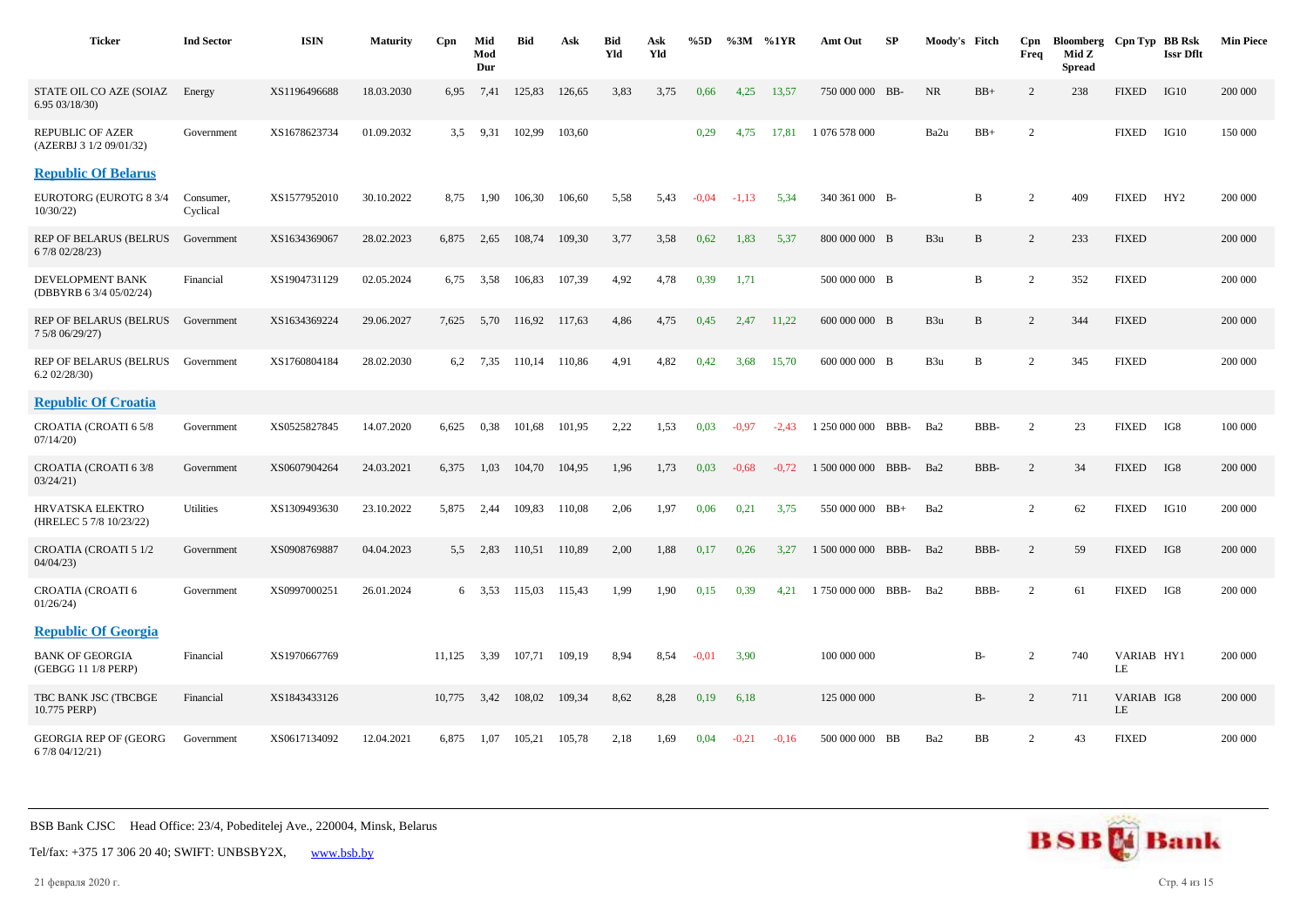| <b>Ticker</b>                                      | <b>Ind Sector</b> | <b>ISIN</b>         | <b>Maturity</b> | Cpn   | Mid<br>Mod<br>Dur | Bid    | Ask    | <b>Bid</b><br>Yld | Ask<br>Yld | %5D     | $\%3M$   | %1YR     | Amt Out            | <b>SP</b> | Moody's Fitch    |            | Cpn<br>Freq    | Bloomberg Cpn Typ BB Rsk<br>Mid Z<br><b>Spread</b> |              | <b>Issr Dflt</b> | <b>Min Piece</b> |
|----------------------------------------------------|-------------------|---------------------|-----------------|-------|-------------------|--------|--------|-------------------|------------|---------|----------|----------|--------------------|-----------|------------------|------------|----------------|----------------------------------------------------|--------------|------------------|------------------|
| GEORGIAN OIL (GEOROG 6<br>3/4 04/26/21)            | Energy            | XS1319820384        | 26.04.2021      | 6,75  | 1,11              | 104,53 | 104,70 | 2,78              | 2,64       | $-0,16$ | 0,35     | 2,68     | 250 000 000 BB-    |           |                  | <b>BB</b>  | 2              | 120                                                | <b>FIXED</b> | IG7              | 200 000          |
| <b>GEORGIAN RAILWAY</b><br>(GRAIL 7 3/4 07/11/22)  | Industrial        | XS0800346362        | 11.07.2022      | 7.75  | 2,17              | 110,18 | 110,50 | 3,26              | 3,13       | 0,27    | 0,42     | 4.01     | $500000000$ B+     |           |                  | BB-        | 2              | 179                                                | <b>FIXED</b> | HY1              | 200 000          |
| <b>BANK OF GEORGIA</b><br>(GEBGG 6 07/26/23)       | Financial         | XS1405775880        | 26.07.2023      |       | $6\quad 3.08$     | 106,71 | 107.06 | 3,88              | 3,78       | 0,27    | 1,65     | 8,08     | 350 000 000        |           | Ba2              | BB-        | 2              | 248                                                | <b>FIXED</b> | HY1              | 200 000          |
| <b>JSC GEORGIA CAP</b><br>(GEOCAP 6 1/8 03/09/24)  | Financial         | XS1778929478        | 09.03.2024      | 6,125 | 3,43              | 99,41  | 99,88  | 6,29              | 6,16       | 0,26    | 2,94     | 8,90     | $300000000B+$      |           | B2               |            | 2              | 487                                                | <b>FIXED</b> | IG5              | 200 000          |
| SILKNET JSC (SILNET 11<br>04/02/24                 | Communications    | XS1843443430        | 02.04.2024      | 11    | 1,82              | 112,91 | 113,16 | 6,78              | 6,66       | 0,11    | 1,33     |          | 200 000 000        |           | B1               | $B+$       | 2              | 530                                                | <b>FIXED</b> | HY4              | 200 000          |
| TBC BANK JSC (TBCBGE 5<br>$3/4$ 06/19/24)          | Financial         | XS1843434363        | 19.06.2024      |       | 5,75 3,79         | 106,71 | 107,30 | 4,04              | 3,89       | 0,44    | 3,59     |          | 300 000 000        |           | Ba2              | BB-        | 2              | 261                                                | <b>FIXED</b> | IG8              | 200 000          |
| <b>Republic Of Kazakhstan</b>                      |                   |                     |                 |       |                   |        |        |                   |            |         |          |          |                    |           |                  |            |                |                                                    |              |                  |                  |
| KAZAKH DEVELOPME<br>(DBKAZ 6 1/2 06/03/20)         | Financial         | XS0220743776        | 03.06.2020      | 6,5   | 0,27              | 101,04 | 101,63 | 2,62              | 0,50       | $-0.06$ | $-0,77$  | $-2,32$  | 100 000 000 BB+    |           | Baa3             | BBB-       | $\overline{c}$ | $-13$                                              | <b>FIXED</b> | IG4              | 1 000            |
| <b>HALYK SAVINGS BK</b><br>(HSBKKZ 7 1/4 01/28/21) | Financial         | XS0583796973        | 28.01.2021      | 7,25  | 0,90              | 104,56 | 104,93 | 2,24              | 1,85       | $-0.07$ | $-0.38$  | 0,06     | 500 000 000 BB     |           | Ba3              | $\rm BB+$  | $\overline{2}$ | 49                                                 | <b>FIXED</b> | IG3              | 200 000          |
| KAZMUNAYGAS NAT<br>(KZOKZ 3 7/8 04/19/22)          | Energy            | XS1595713279        | 19.04.2022      | 3,875 | 2,04              | 103,23 | 103,55 | 2,33              | 2,18       | 0,06    | 0,41     | 3,20     | 500 000 000 BB     |           | Baa3             | BBB-       | 2              | 84                                                 | <b>FIXED</b> | IG3              | 200 000          |
| <b>EASTCOMTRANS (EASTCM</b><br>8 04/22/22)         | Industrial        | XS0918292151        | 22.04.2022      | 8     | 1,47              | 97,01  | 99,70  | 10,00             | 8,19       | $-0.68$ | 1,57     | 3,26     | 30 527 000         |           | B <sub>3</sub>   | <b>WD</b>  | 2              |                                                    | <b>FIXED</b> | IG10             | 200 000          |
| FORTEBANK (ALLIBK 14<br>06/30/22                   | Financial         | <b>USY2497PAD51</b> | 30.06.2022      |       | 14 2.01           | 116,36 | 117,05 | 6,37              | 6,08       | 0,20    | 0,97     | $-1.03$  | 75 000 128 B+      |           |                  | <b>NR</b>  | 2              |                                                    | <b>FIXED</b> |                  | 1 000            |
| NOSTRUM OIL & GA<br>(NOGLN 8 07/25/22)             | Energy            | <b>USN64884AB02</b> | 25.07.2022      |       | 8 1,72            | 46,65  | 47,80  | 47,28             | 45,90      | 1,04    | $-12,30$ | $-20,58$ | 725 000 000 CCC    |           | Caa <sub>2</sub> |            | 2              | 4518                                               | <b>FIXED</b> | HY <sub>6</sub>  | 200 000          |
| KAZAKH DEVELOPME<br>(DBKAZ 4 1/8 12/10/22)         | Financial         | XS0860582435        | 10.12.2022      | 4,125 | 2,62              | 104,44 | 104,83 | 2,47              | 2,33       | 0,02    | 1,02     | 4,02     | 1 264 004 000      | $BB+$     | Baa3             | BBB-       | 2              | 104                                                | <b>FIXED</b> | IG4              | 200 000          |
| <b>KAZKOMMERTSBANK</b><br>(HSBKKZ 5 1/2 12/21/22)  | Financial         | XS0867478124        | 21.12.2022      | 5.5   | 0,09              | 100,64 | 100,93 | $-1,87$           | $-5,15$    | 0,12    | $-0.07$  | 0,72     | 548 012 457 BB     |           |                  | $BB+$      | $\overline{2}$ | $-512$                                             | <b>FIXED</b> | IG3              | -1               |
| KAZMUNAYGAS NAT<br>(KZOKZ 4.4 04/30/23)            | Energy            | XS0925015074        | 30.04.2023      | 4.4   | 2,94              | 106,22 | 106,62 | 2,36              | 2,23       | 0,04    | 0,39     | 4.92     | 406 564 000 BB     |           | Baa3             | BBB-       | 2              | 93                                                 | <b>FIXED</b> | IG3              | 200 000          |
| KAZAKHSTAN (KAZAKS 3<br>$7/8$ 10/14/24)            | Government        | XS1120709669        | 14.10.2024      | 3,875 | 4,18              |        |        |                   |            |         |          |          | 1 500 000 000 BBB- |           | Baa3             | <b>BBB</b> | 2              |                                                    | <b>FIXED</b> | HY <sub>6</sub>  | 200 000          |

Tel/fax: +375 17 306 20 40; SWIFT: UNBSBY2X, [www.bsb.by](https://www.bsb.by/)

21 февраля 2020 г. Стр. 5 из 15

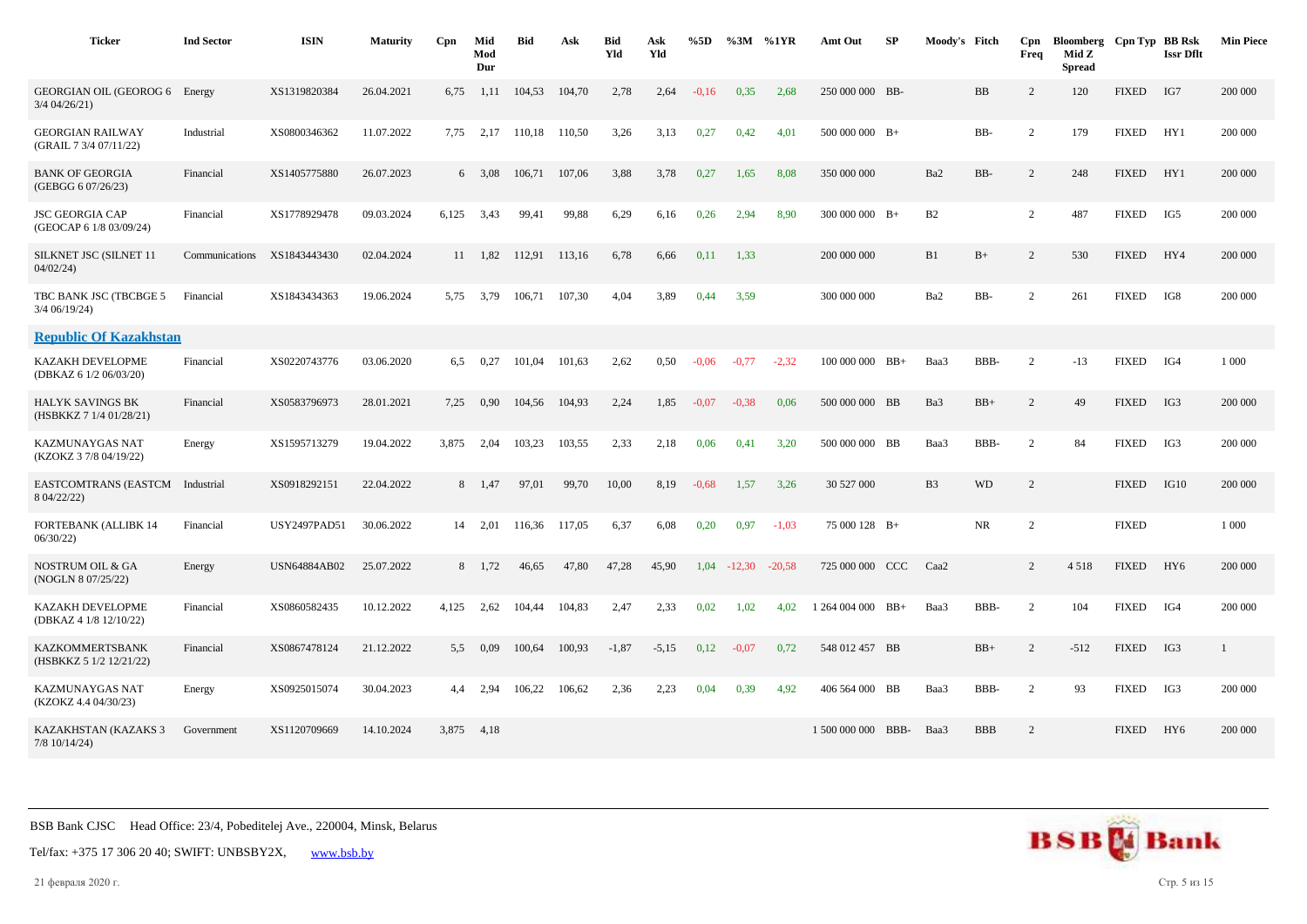| <b>Ticker</b>                                    | <b>Ind Sector</b> | <b>ISIN</b>         | <b>Maturity</b> | C <sub>pn</sub> | Mid<br>Mod<br>Dur | <b>Bid</b> | Ask    | <b>Bid</b><br>Yld | Ask<br>Yld | %5D     | $\%3M$   | %1YR     | Amt Out            | <b>SP</b> | Moody's Fitch  |            | Cpn<br>Freq    | Bloomberg Cpn Typ BB Rsk<br>Mid Z<br><b>Spread</b> |              | <b>Issr Dflt</b> | <b>Min Piece</b> |
|--------------------------------------------------|-------------------|---------------------|-----------------|-----------------|-------------------|------------|--------|-------------------|------------|---------|----------|----------|--------------------|-----------|----------------|------------|----------------|----------------------------------------------------|--------------|------------------|------------------|
| <b>ALLIANCE BANK (ALLIBK</b><br>11 3/4 12/15/24) | Financial         | XS1153772725        | 15.12.2024      | 11,75           | 4,76              |            |        |                   |            |         |          | $-6,44$  |                    | $0$ B+    |                | WD         | $\mathbf{2}$   |                                                    | <b>FIXED</b> |                  |                  |
| NOSTRUM OIL & GA<br>(NOGLN 7 02/16/25)           | Energy            | <b>USN64884AD67</b> | 16.02.2025      |                 | 7, 3,41           | 46,07      | 47,22  | 27,54             | 26,82      | 1,82    | $-13.05$ | $-21.70$ | 400 000 000 CCC    |           | Caa2           |            | $\overline{2}$ | 2 5 8 1                                            | <b>FIXED</b> | HY <sub>6</sub>  | 200 000          |
| KAZMUNAYGAS NAT<br>(KZOKZ 4 3/4 04/24/25)        | Energy            | XS1807299174        | 24.04.2025      | 4,75            | 4,55              | 110.60     | 111.06 | 2,55              | 2,46       | 0,18    | 1,62     | 7,67     | 500 000 000        |           | Baa3           | BBB-       | 2              | 114                                                | <b>FIXED</b> | IG3              | 200 000          |
| KAZAKHSTAN (KAZAKS 5<br>$1/8$ 07/21/25)          | Government        | XS1263054519        | 21.07.2025      | 5,125           | 4.77              | 115,61     | 116.09 | 2,06              | 1,97       | 0,33    | 1,34     | 7.17     | 2 500 000 000      | BBB-      | Baa3           | <b>BBB</b> | $\overline{c}$ | 68                                                 | <b>FIXED</b> | HY <sub>6</sub>  | 200 000          |
| TENGIZCH FIN INT<br>(TENGIZ 4 08/15/26)          | Energy            | USG87602AA90        | 15.08.2026      | 4               | 5,51              | 106,10     | 106,48 | 2,92              | 2,86       | 0,76    | 0,88     | 10,02    | 1 000 000 000 BBB  |           | Baa2           |            | $\overline{2}$ | 151                                                | <b>FIXED</b> |                  | 200 000          |
| KAZMUNAYGAS NAT<br>(KZOKZ 4 3/4 04/19/27)        | Energy            | XS1595713782        | 19.04.2027      | 4,75            | 6,04              | 112,44     | 112,99 | 2,82              | 2,74       | 0,30    | 3,31     | 11,48    | 1 000 000 000 BB   |           | Baa3           | BBB-       | $\sqrt{2}$     | 139                                                | <b>FIXED</b> | IG3              | 200 000          |
| KAZTRANSGAS JSC<br>(KZTGKZ 4 3/8 09/26/27)       | Energy            | XS1682544157        | 26.09.2027      | 4,375           | 6,37              | 107,59     | 108,05 | 3,24              | 3,17       | 0,25    | 2,84     | 11,05    | 750 000 000        |           | Baa3           | BBB-       | $\overline{c}$ | 181                                                | <b>FIXED</b> | IG3              | 200 000          |
| <b>KAZAKHSTAN TEMIR</b><br>(KTZKZ 4.85 11/17/27) | Industrial        | XS1713475132        | 17.11.2027      | 4,85            |                   |            |        |                   |            |         |          |          | $\overline{0}$     |           | WR             | BBB-       | 2              |                                                    | <b>FIXED</b> | HY1              | 200 000          |
| KAZMUNAYGAS NAT<br>(KZOKZ 5 3/8 04/24/30)        | Energy            | XS1807300105        | 24.04.2030      | 5,375           | 7,93              | 118.88     | 119,32 | 3,19              | 3,14       | 0,40    | 3,42     | 14.33    | 1 250 000 000      |           | Baa3           | BBB-       | 2              | 171                                                | <b>FIXED</b> | IG3              | 200 000          |
| <b>KAZAKHSTAN TEMIR</b><br>(KTZKZ 6.95 07/10/42) | Industrial        | XS0799658637        | 10.07.2042      |                 | 6,95 13,00        | 140,69     | 141,63 | 4,14              | 4,09       | $-0.63$ | 5,65     | 24,21    | 1 100 000 000 BB-  |           | Baa3           | BBB-       | 2              | 255                                                | <b>FIXED</b> | HY1              | 200 000          |
| KAZAKHSTAN (KAZAKS 4<br>7/8 10/14/44)            | Government        | XS1120709826        | 14.10.2044      | 4,875           | 15,46             | 129.91     | 130,73 | 3,13              | 3,08       | 2,44    | 7,84     | 23.61    | 1 000 000 000 BBB- |           | Baa3           | <b>BBB</b> | $\overline{2}$ | 156                                                | <b>FIXED</b> | HY <sub>6</sub>  | 200 000          |
| KAZAKHSTAN (KAZAKS 6<br>$1/2$ 07/21/45)          | Government        | XS1263139856        | 21.07.2045      |                 | 6,5 14,89         | 154,16     | 154,93 | 3,33              | 3,29       | 2,43    | 6,51     | 21,56    | 1 500 000 000 BBB- |           | Baa3           | <b>BBB</b> | $\overline{c}$ | 177                                                | <b>FIXED</b> | HY <sub>6</sub>  | 200 000          |
| KAZMUNAYGAS NAT<br>(KZOKZ 5 3/4 04/19/47)        | Energy            | XS1595714087        | 19.04.2047      | 5,75            | 14,93             | 125,85     | 126,61 | 4,15              | 4,11       | 1,32    | 7,94     | 23,75    | 1 250 000 000 BB   |           | Baa3           | BBB-       | $\overline{c}$ | 255                                                | <b>FIXED</b> | IG3              | 200 000          |
| KAZMUNAYGAS NAT<br>(KZOKZ 6 3/8 10/24/48)        | Energy            | XS1807299331        | 24.10.2048      |                 | 6,375 15,02       | 135,82     | 136,77 | 4,21              | 4,17       | 1,44    | 8,04     | 25,97    | 1 500 000 000      |           | Baa3           | BBB-       | 2              | 260                                                | <b>FIXED</b> | IG3              | 200 000          |
| <b>Republic Of Lithuania</b>                     |                   |                     |                 |                 |                   |            |        |                   |            |         |          |          |                    |           |                |            |                |                                                    |              |                  |                  |
| LITHUANIA (LITHUN 6 1/8<br>03/09/21              | Government        | XS0602546136        | 09.03.2021      | 6,125           | 0,99              | 104.51     | 104,74 | 1,73              | 1,51       | 0,02    | $-0,43$  | $-1,25$  | 1 500 000 000 A    |           | A3             | A          | $\overline{c}$ | 10                                                 | <b>FIXED</b> | IG10             | 100 000          |
| LITHUANIA (LITHUN 6 5/8<br>02/01/22              | Government        | XS0739988086        | 01.02.2022      | 6,625           | 1,83              | 109,40     | 109,66 | 1,66              | 1,53       | 0,03    | $-0,30$  | 0,00     | 1 500 000 000 A    |           | A <sub>3</sub> | A          | $\overline{c}$ | 19                                                 | <b>FIXED</b> | IG10             | 200 000          |

## **Republic Of Moldova**

BSB Bank CJSC Head Office: 23/4, Pobeditelej Ave., 220004, Minsk, Belarus

Tel/fax: +375 17 306 20 40; SWIFT: UNBSBY2X, [www.bsb.by](https://www.bsb.by/)

21 февраля 2020 г. Стр. 6 из 15

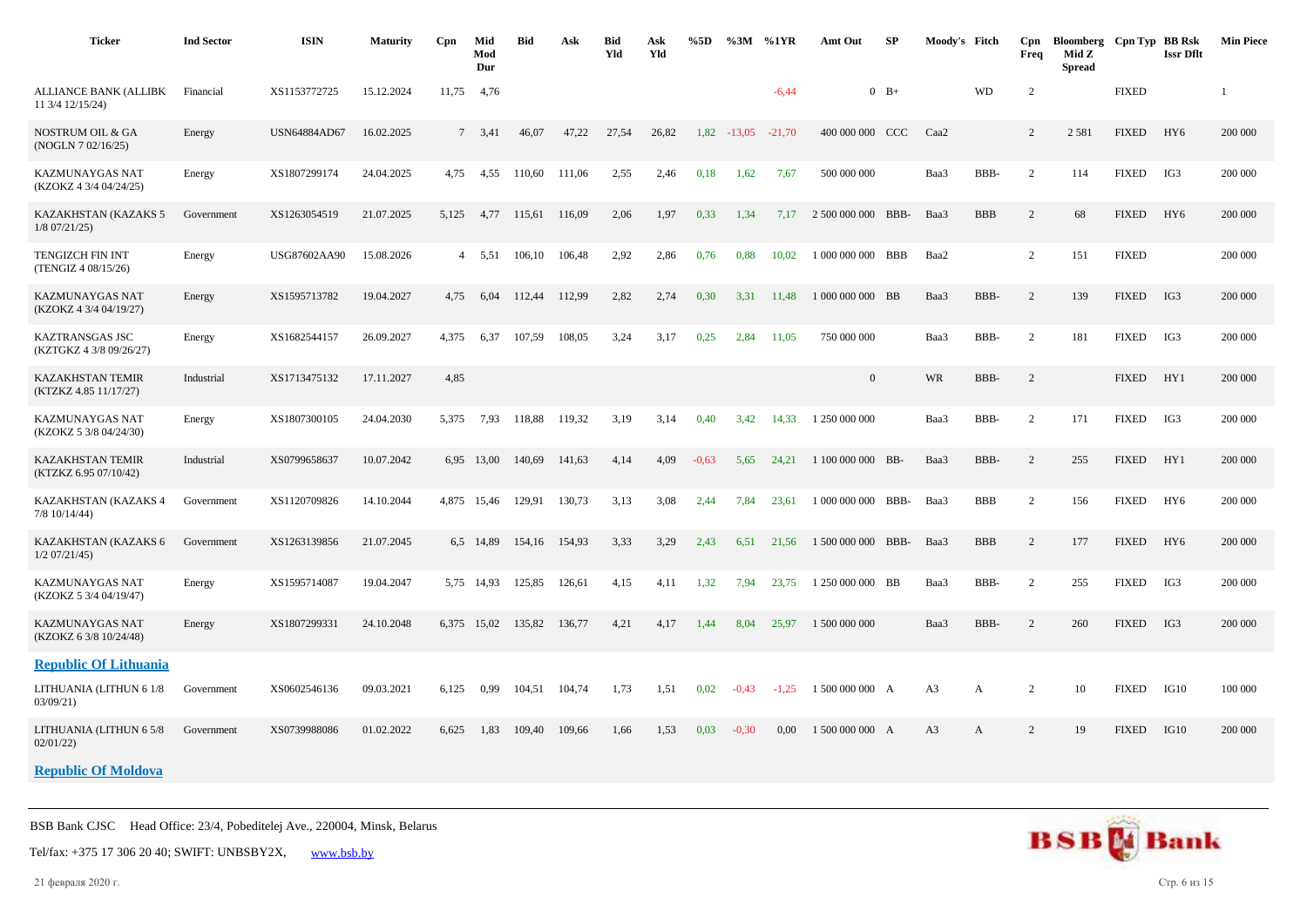| <b>Ticker</b>                                         | <b>Ind Sector</b>          | <b>ISIN</b>  | <b>Maturity</b> | Cpn   | Mid<br>Mod<br>Dur | <b>Bid</b> | Ask    | Bid<br>Yld | Ask<br>Yld | %5D     | %3M     | %1YR    | Amt Out         | SP     | Moody's Fitch |              | Cpn<br>Freq    | Bloomberg Cpn Typ BB Rsk<br>Mid Z<br><b>Spread</b> |                  | <b>Issr Dflt</b> | <b>Min Piece</b> |
|-------------------------------------------------------|----------------------------|--------------|-----------------|-------|-------------------|------------|--------|------------|------------|---------|---------|---------|-----------------|--------|---------------|--------------|----------------|----------------------------------------------------|------------------|------------------|------------------|
| <b>ARAGVI FINANCE</b><br>(ARAGVI 12 04/09/24)         | Consumer, Non-<br>cyclical | XS1960552823 | 09.04.2024      | 12    | 3,13              | 109,13     | 109,51 | 9.28       | 9,17       | 0,18    | 2,07    |         | 300 000 000 B-  |        |               | B            | $\overline{c}$ | 786                                                | <b>FIXED</b>     |                  | 200 000          |
| <b>Republic Of Serbia</b>                             |                            |              |                 |       |                   |            |        |            |            |         |         |         |                 |        |               |              |                |                                                    |                  |                  |                  |
| SERBIA REPUBLIC (SERBIA Government<br>4 7/8 02/25/20) |                            | XS0893103852 | 25.02.2020      | 4.875 | 0.00              | 100.00     | 100.32 | 3.88       | $-108,25$  | 0.01    | $-0.74$ | $-0.83$ | 210 337 000 BB+ |        | Ba3           | $BB+$        | $\overline{2}$ | $-4772$                                            | <b>FIXED</b>     | IG1              | 200 000          |
| SERBIA REPUBLIC (SERBIA Government<br>7 1/4 09/28/21) |                            | XS0680231908 | 28.09.2021      | 7,25  | 1,48              | 108,34     | 108,62 | 1,91       | 1,73       | 0,05    | $-0,71$ | 0,10    | 1 600 000 000   | $BB+$  | Ba3           | $BB+$        | 2              | 38                                                 | <b>FIXED</b>     | IG1              | 200 000          |
| <b>Republic Of Slovenia</b>                           |                            |              |                 |       |                   |            |        |            |            |         |         |         |                 |        |               |              |                |                                                    |                  |                  |                  |
| SLOVENIA (SLOVEN 5 1/2<br>10/26/22                    | Government                 | XS0847086237 | 26.10.2022      | 5.5   | 2,47              | 109,32     | 110,15 | 1,92       | 1,61       |         | $-0,33$ | 2,01    | 272 510 000 AA- |        | Baa1          | A            | $\overline{c}$ | 30                                                 | <b>FIXED</b>     | IG8              | 200 000          |
| SLOVENIA (SLOVEN 5.85<br>05/10/23                     | Government                 | XS0927637818 | 10.05.2023      | 5,85  | 2,92              | 112,09     | 112,92 | 1,94       | 1,69       | 0,06    | $-0,32$ | 2,17    | 133 167 000 AA- |        | Baa1          | $\mathbf{A}$ | 2              | 47                                                 | <b>FIXED</b>     | IG8              | 200 000          |
| SLOVENIA (SLOVEN 5 1/4<br>02/18/24                    | Government                 | XS0982709221 | 18.02.2024      | 5,25  | 3,63              | 113,02     | 113,79 | 1,84       | 1,65       | 0,18    | 0,38    | 3,56    | 1 250 000 000   | AA-    | Baa1          | A            | $\overline{c}$ | 42                                                 | <b>FIXED</b>     | IG8              | 200 000          |
| <b>Russian Federation</b>                             |                            |              |                 |       |                   |            |        |            |            |         |         |         |                 |        |               |              |                |                                                    |                  |                  |                  |
| <b>CREDIT BANK OF M</b><br>(CRBKMO 8 7/8 PERP)        | Financial                  | XS1601094755 |                 | 8.875 | 2,38              | 99,50      | 100,31 | 9,08       | 8,75       | 2,75    | 12,53   | 26,01   | 540 000 000     |        | Caa2u         | <b>B-</b>    | $\overline{A}$ | 752                                                | VARIAB IG8<br>LE |                  | 200 000          |
| ALFA BANK (ALFARU 6.95<br>PERP)                       | Financial                  | XS1760786340 |                 | 6,95  | 2,83              | 102,25     | 103,08 | 6,17       | 5,88       | 0,35    | 2,66    | 16,52   | 500 000 000     |        | B2            | B            | $\overline{4}$ | 468                                                | VARIAB IG1<br>LE |                  | 200 000          |
| TINKOFF CREDIT (AKBHC 9 Financial<br>1/4 PERP)        |                            | XS1631338495 |                 | 9,25  | 2,24              | 106,25     | 107,29 | 6,57       | 6,15       | $-0,14$ | 1,16    | 6,18    | 300 000 000     |        |               | <b>B-</b>    | $\overline{4}$ | 499                                                | VARIAB IG2<br>LE |                  | 200 000          |
| ALFA BANK (ALFARU 8<br>PERP)                          | Financial                  | XS1513741311 |                 | 8     | 1,79              | 104,39     | 105,26 | 5,60       | 5,13       | 0,17    | 1,82    | 8,91    | 700 000 000     |        | B2u           | $\, {\bf B}$ | $\overline{4}$ | 396                                                | VARIAB IG1<br>LE |                  | 200 000          |
| OAO TMK (TRUBRU 63/4<br>04/03/20                      | Industrial                 | XS0911599701 | 03.04.2020      | 6.75  | 0.11              | 100.43     | 100,49 | 2.63       | 2.02       | $-0.06$ | $-0.93$ | $-1.03$ | 500 000 000 BB- |        | B1            |              | 2              | 64                                                 | <b>FIXED</b>     | IG9              | 200 000          |
| EUROCHEM M & C C<br>(EUCHEM 3.8 04/12/20)             | <b>Basic Materials</b>     | XS1495632298 | 12.04.2020      | 3,8   | 0,13              | 100,22     | 100,27 | 2,23       | 1,89       | 0,00    | $-0,28$ | 0,61    | 124 128 000 BB- |        |               | <b>BB</b>    | $\overline{c}$ | 37                                                 | <b>FIXED</b>     | IG7              | 200 000          |
| <b>METALLOINVEST FI</b><br>(METINR 5 5/8 04/17/20)    | <b>Basic Materials</b>     | XS0918297382 | 17.04.2020      | 5,625 |                   |            |        |            |            |         |         |         |                 | $0$ NR | WR            | <b>WD</b>    | 2              |                                                    | <b>FIXED</b>     | IG6              | 200 000          |
| <b>EDC FINANCE DAC</b><br>(EDCLLI 4 7/8 04/17/20)     | Energy                     | XS0918604496 | 17.04.2020      | 4,875 | 0,14              | 100,46     | 100,54 | 1,66       | 1,12       | $-0.04$ | $-0,58$ | 0,28    | 62 539 000 BB+  |        |               | $BB+$        | 2              | $-30$                                              | <b>FIXED</b>     | HY4              | 200 000          |
| RUSSIA-EUROBOND<br>(RUSSIA 5 04/29/20)                | Government                 | XS0504954347 | 29.04.2020      | 5     | 0,17              | 100,53     | 100,78 | 1,94       | 0.53       | $-0.01$ | $-0,70$ | $-1,47$ | 3 500 000 000   | BBB-   | Baa3          | <b>BBB</b>   | $\overline{c}$ | $-45$                                              | <b>FIXED</b>     | IG10             | 100 000          |



21 февраля 2020 г. Стр. 7 из 15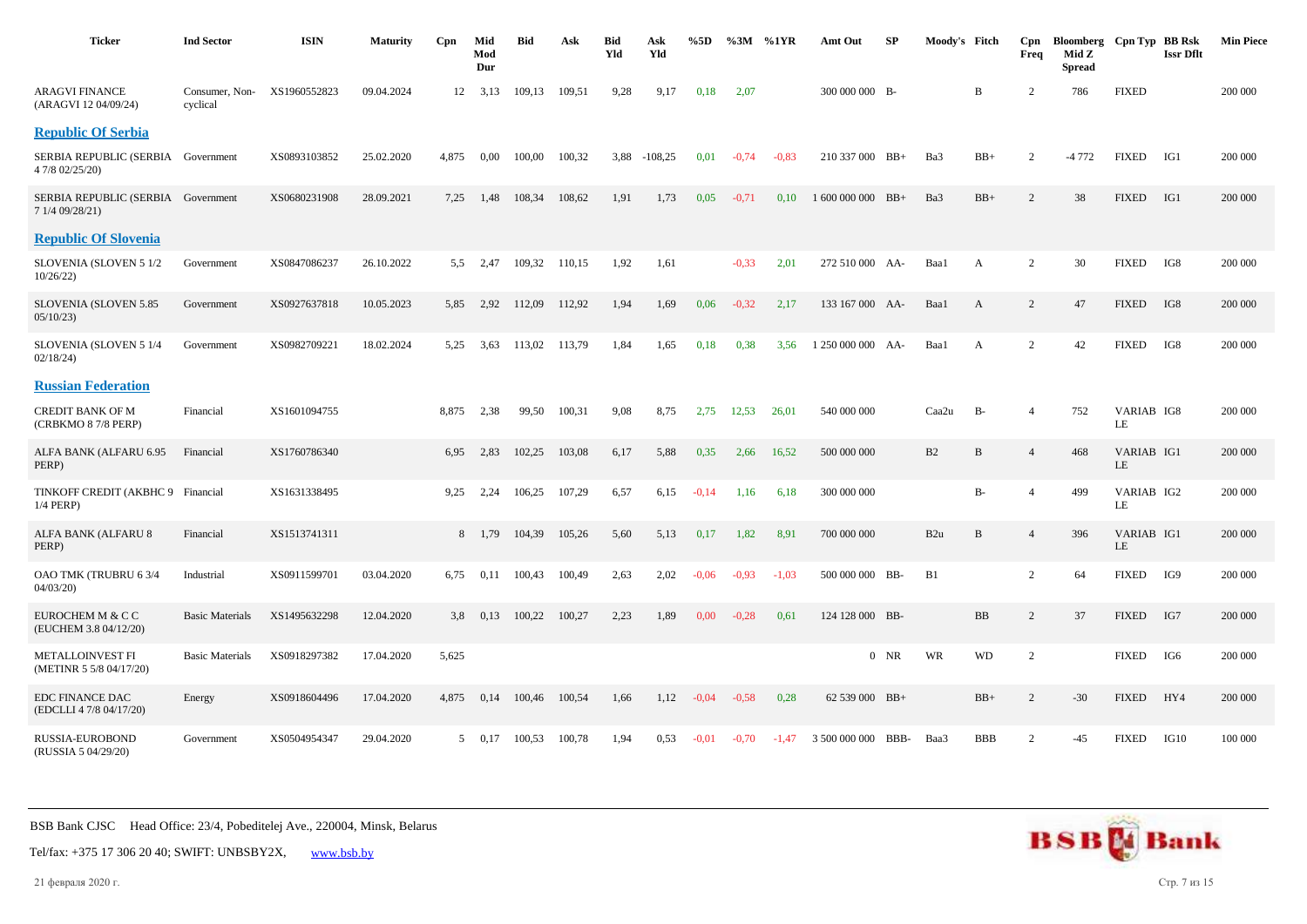| <b>Ticker</b>                                     | <b>Ind Sector</b>      | <b>ISIN</b>  | <b>Maturity</b> | Cpn           | Mid<br>Mod<br>Dur | Bid    | Ask    | <b>Bid</b><br>Yld | Ask<br>Yld | %5D     |         | %3M %1YR | Amt Out            | SP    | Moody's Fitch |                  | Cpn<br>Freq    | Bloomberg Cpn Typ BB Rsk<br>Mid Z<br><b>Spread</b> |              | <b>Issr Dflt</b> | <b>Min Piece</b> |
|---------------------------------------------------|------------------------|--------------|-----------------|---------------|-------------------|--------|--------|-------------------|------------|---------|---------|----------|--------------------|-------|---------------|------------------|----------------|----------------------------------------------------|--------------|------------------|------------------|
| POLYUS FINANCE P<br>(PGILLN 5 5/8 04/29/20)       | <b>Basic Materials</b> | XS0922301717 | 29.04.2020      | 5,625         | 0,18              | 100,62 | 100,69 | 2,07              | 1,70       | $-0.07$ | $-0.11$ | $-0.43$  | 677 482 000 BB     |       |               | BB               | 2              | 20                                                 | <b>FIXED</b> | IG1              | 200 000          |
| <b>MOBILE TELESYS</b><br>(MOBTEL 8 5/8 06/22/20)  | Communications         | XS0513723873 | 22.06.2020      | 8,625         | 0,32              | 102,25 | 102,31 | 1,65              | 1,46       | $-0.11$ | $-1,45$ | $-3,19$  | 306 886 000 BB+    |       | Balu          | $BB+$            | $\overline{2}$ | $-11$                                              | <b>FIXED</b> | IG1              | 100 000          |
| <b>VNESHECONOMBANK</b><br>(VEBBNK 6.902 07/09/20) | Financial              | XS0524610812 | 09.07.2020      | 6,902         | 0,37              | 101,60 | 101,75 | 2,53              | 2,16       | $-0.06$ | $-0.92$ | $-0.49$  | 1 600 000 000 BBB- |       |               | <b>BBB</b>       | $\overline{c}$ | 70                                                 | <b>FIXED</b> | IG10             | 100 000          |
| RUSSIAN RAIL (RURAIL<br>3.45 10/06/20)            | Industrial             | XS1501561739 | 06.10.2020      | 3,45          | 0,60              | 100,48 | 100,90 | 2,67              | 2,00       | 0,12    |         | 1,59     | 268 929 000 BBB-   |       |               | <b>BBB</b>       | 2              | 72                                                 | <b>FIXED</b> | IG9              | 200 000          |
| VTB BANK (VTB 6.551<br>10/13/20                   | Financial              | XS0548633659 | 13.10.2020      | 6,551         | 0,61              | 102.61 | 102,89 | 2,36              | 1,94       | $-0.04$ | $-0.14$ | $-0.29$  | 826 960 000 BBB-   |       | Baa3          | <b>WD</b>        | 2              | 55                                                 | <b>FIXED</b> | IG9              | 100 000          |
| MMC NORILSK NICK<br>(GMKNRM 5.55 10/28/20)        | <b>Basic Materials</b> | XS0982861287 | 28.10.2020      | 5,55          | 0.65              | 102,15 | 102,31 | 2,32              | 2,08       | $-0.03$ | $-0.53$ | 0,18     | 1 000 000 000      | BBB-  | Baa2          | BBB-<br>$\ast_-$ | 2              | 61                                                 | <b>FIXED</b> | IG1              | 200 000          |
| <b>ALROSA FINANCE</b><br>(ALRSRU 7 3/4 11/03/20)  | <b>Basic Materials</b> | XS0555493203 | 03.11.2020      | 7,75          | 0,66              | 103,87 | 103,97 | 2,06              | 1,91       | $-0.07$ | $-0.92$ | $-1,48$  | 494 384 000 BBB-   |       | Baa2          | BBB-             | 2              | 39                                                 | <b>FIXED</b> | IG1              | 200 000          |
| LUKOIL INTL FIN (LUKOIL<br>6 1/8 11/09/20)        | Energy                 | XS0554659671 | 09.11.2020      | 6,125         | 0.68              | 102,73 | 102,90 | 2,20              | 1,96       | $-0.05$ | $-0.60$ | $-0.37$  | 1 000 000 000 BBB  |       | Baa2          | $BBB+$           | 2              | 49                                                 | <b>FIXED</b> | IG1              | 200 000          |
| GAZPROM (GAZPRU 5.999<br>01/23/21                 | Energy                 | XS0708813810 | 23.01.2021      | 5,999         | 0,89              | 103,34 | 103,59 | 2,27              | 2,00       | $-0.06$ | $-0.81$ | $-0.29$  | 600 000 000 BBB-   |       | Baa2          | <b>BBB</b>       | 2              | 58                                                 | <b>FIXED</b> | IG5              | 200 000          |
| EVRAZ P (EVRAZ 8 1/4<br>01/28/21                  | <b>Basic Materials</b> | XS1319822752 | 28.01.2021      | 8,25          | 0,90              | 105,44 | 105,60 | 2,27              | 2,10       | $-0.04$ | $-1,01$ | $-0.62$  | 750 000 000 BB+    |       |               | $BB+$            | 2              | 63                                                 | <b>FIXED</b> | IG8              | 200 000          |
| VIMPEL COM (VIP 7.748<br>02/02/21                 | Communications         | XS0587031096 | 02.02.2021      | 7,748         | 0.91              | 105,36 | 105,58 | 1,94              | 1,72       | $-0.09$ | $-1,23$ | $-2,77$  | 261 998 000 BB+    |       | Ba2u          | BBB-             | 2              | 27                                                 | <b>FIXED</b> | HY1              | 200 000          |
| NOVATEK OAO (NVTKRM<br>6.60402/03/21)             | Energy                 | XS0588433267 | 03.02.2021      | 6.604         | 0,91              | 104.14 | 104.49 | 2,13              | 1,76       | $-0.05$ | $-1.03$ | 0.22     | 650 000 000        | BBB   | Baa2          | <b>BBB</b>       | 2              | 39                                                 | <b>FIXED</b> | IG1              | 200 000          |
| ALFA BANK (ALFARU 7 3/4<br>04/28/21               | Financial              | XS0620695204 | 28.04.2021      | 7,75          | 1,11              | 106,22 | 106,30 | 2,35              | 2,28       | 0,01    | $-0,40$ | 0,63     | 1 000 000 000      | $BB+$ | Ba1           | $BB+$            | 2              | 81                                                 | <b>FIXED</b> | IG1              | 200 000          |
| ABIGROVE (CHMFRU 0 1/2<br>04/29/21                | <b>Basic Materials</b> | XS1403868398 | 29.04.2021      | $0.5^{\circ}$ | 1,48              | 171,36 | 172,11 | $-40,53$          | $-40,83$   | $-2,46$ | 4,99    | 6,41     | 135 000 000        |       |               | <b>BBB</b>       | $\overline{2}$ |                                                    | <b>FIXED</b> | IG1              | 200 000          |
| SBERBANK (SBERRU 5.717<br>06/16/21)               | Financial              | XS0638572973 | 16.06.2021      | 5.717         | 1,25              | 104.39 | 104.67 | 2,29              | 2,08       | 0,05    | $-0.31$ | 2.24     | 1 000 000 000      |       | Baa3          | <b>BBB</b>       | 2              | 70                                                 | <b>FIXED</b> | IG3              | 200 000          |
| <b>GTLK EUROPE DAC</b><br>(GTLKOA 5.95 07/19/21)  | Financial              | XS1449458915 | 19.07.2021      | 5,95          | 1,34              | 104,56 | 104,67 | 2,61              | 2,53       | 0,07    | $-0.02$ | 4,41     | 500 000 000        |       | Ba2           | $BB+$            | 2              | 110                                                | <b>FIXED</b> | HY1              | 200 000          |
| SEVERSTAL OAO<br>(CHMFRU 3.85 08/27/21)           | <b>Basic Materials</b> | XS1567051443 | 27.08.2021      | 3,85          | 1,43              | 102,25 | 102,57 | 2,32              | 2,11       | 0,04    | 0,10    | 4,38     | 500 000 000 BBB-   |       |               | <b>BBB</b>       | 2              | 76                                                 | <b>FIXED</b> | IG1              | 200 000          |

21 февраля 2020 г. Стр. 8 из 15

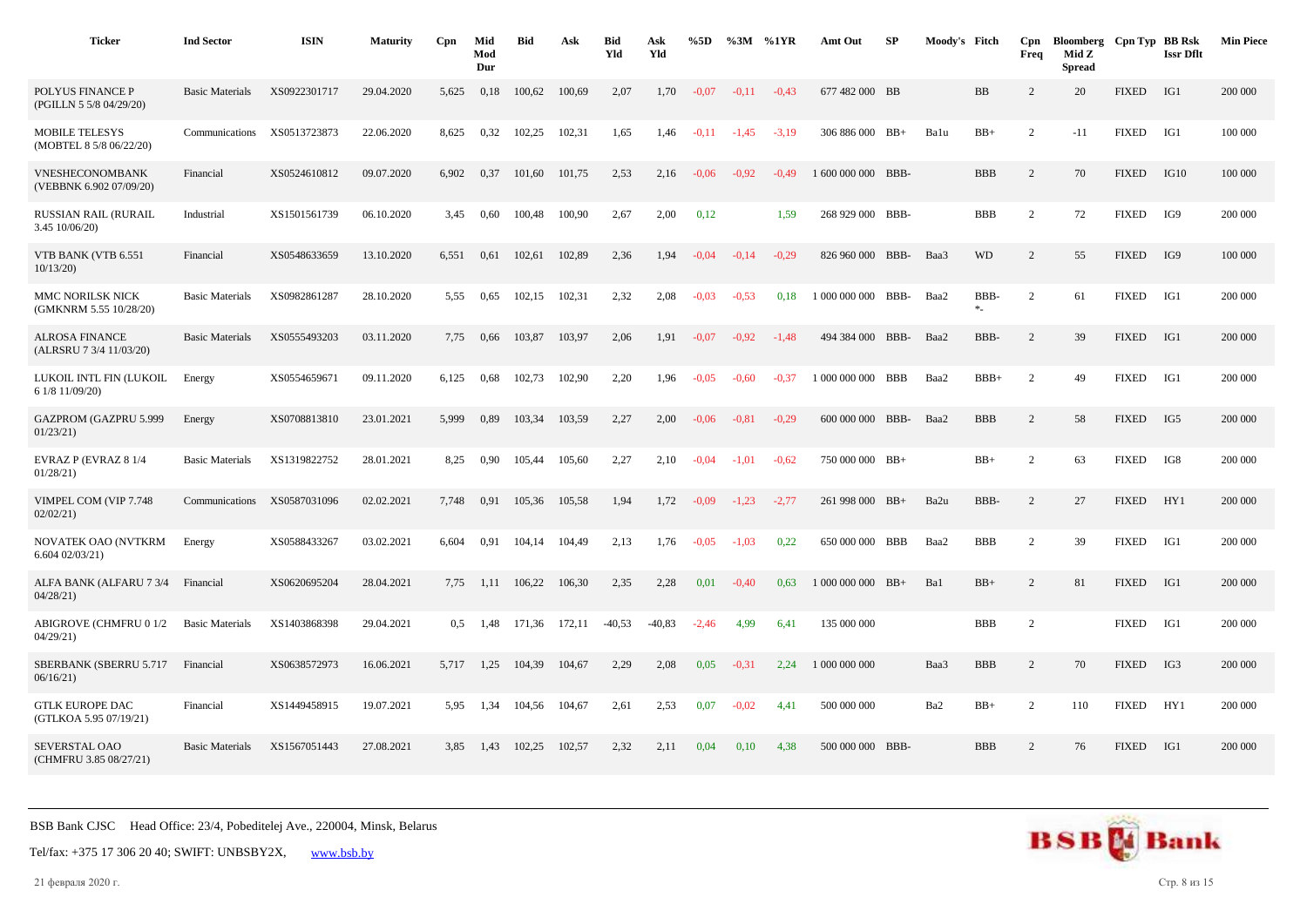| <b>Ticker</b>                                        | <b>Ind Sector</b>          | <b>ISIN</b>  | <b>Maturity</b> | Cpn   | Mid<br>Mod<br>Dur | <b>Bid</b> | Ask    | <b>Bid</b><br>Yld | Ask<br>Yld | %5D     |         | %3M %1YR | Amt Out                | SP   | Moody's Fitch  |                  | Cpn<br>Freq    | Bloomberg Cpn Typ BB Rsk<br>Mid Z<br><b>Spread</b> |                            | <b>Issr Dflt</b> | <b>Min Piece</b> |
|------------------------------------------------------|----------------------------|--------------|-----------------|-------|-------------------|------------|--------|-------------------|------------|---------|---------|----------|------------------------|------|----------------|------------------|----------------|----------------------------------------------------|----------------------------|------------------|------------------|
| O1 PROPERTIES (OPRORU 8 Financial<br>$1/4$ 09/27/21) |                            | XS1495585355 | 27.09.2021      | 8,25  | 1,06              | 47,79      | 49,78  | 65,96             | 62,36      | 0,03    | $-8,50$ | $-35,31$ | 350 000 000 CC *- Caa1 |      |                |                  | $\overline{2}$ |                                                    | <b>FIXED</b>               |                  | 200 000          |
| PHOSAGRO (PHORRU 3.95<br>11/03/21                    | <b>Basic Materials</b>     | XS1599428726 | 03.11.2021      | 3.95  | 1,61              | 102,69     | 102,84 | 2,32              | 2,22       | 0,03    | 0,08    | 4,62     | 350 000 000 BBB-       |      | Baa3           | BBB-             | 2              | 83                                                 | <b>FIXED</b>               | IG1              | 200 000          |
| <b>CREDIT BANK OF M</b><br>(CRBKMO 5 7/8 11/07/21)   | Financial                  | XS1510534677 | 07.11.2021      | 5,875 | 1,59              | 103,16     | 103,71 | 3,93              | 3,60       | 0,07    | 0,00    | 4,32     | 500 000 000 BB-        |      |                | BB               | $\overline{2}$ | 232                                                | <b>FIXED</b>               | IG8              | 200 000          |
| <b>HACIENDA INVST</b><br>(HCDNDA 5 7/8 11/11/21)     | Industrial                 | XS1516324321 | 11.11.2021      | 5,875 | 1,61              | 104,67     | 104,78 | 3,05              | 2,99       | 0,02    | $-0,17$ | 3,96     | 350 000 000 NR         |      |                | $BB+$            | $\overline{2}$ | 157                                                | <b>FIXED</b>               | IG10             | 200 000          |
| <b>GLOBAL PORTS FIN</b><br>(GLPRLI 6.872 01/25/22)   | Consumer, Non-<br>cyclical | XS1319813769 | 25.01.2022      | 6.872 | 1,80              | 107,82     | 107,94 | 2,66              | 2,60       | 0,16    | 0,40    | 4.96     | 203 607 000            |      | Ba2            | $BB+$            | $\overline{c}$ | 120                                                | <b>FIXED</b>               | IG9              | 200 000          |
| EVRAZ P (EVRAZ 6 3/4<br>01/31/22                     | <b>Basic Materials</b>     | XS1405775377 | 31.01.2022      | 6,75  | 1,82              | 107,68     | 107,84 | 2,64              | 2,56       | 0,00    | $-0,41$ | 3,25     | $50000000$ BB+         |      |                | $BB+$            | 2              | 117                                                | <b>FIXED</b>               | IG8              | 200 000          |
| RUSAL CAPITAL DA<br>(RUALRU 5 1/8 02/02/22)          | <b>Basic Materials</b>     | XS1533921299 | 02.02.2022      | 5,125 | 1,83              | 102,71     | 103,16 | 3,66              | 3,42       | 0,08    | 0,59    | 6,77     | 600 000 000            |      | B1             | BB-              | $\overline{c}$ | 211                                                | <b>FIXED</b>               | IG6              | 200 000          |
| SBERBANK (SBERRU 6 1/8<br>02/07/22                   | Financial                  | XS0743596040 | 07.02.2022      | 6,125 | 1,84              | 106,59     | 106,95 | 2,63              | 2,45       | $-0.06$ | $-0,65$ | 3,00     | 1 500 000 000          |      | Baa3           | <b>BBB</b>       | 2              | 112                                                | <b>FIXED</b>               | IG3              | 200 000          |
| ABIGROVE (CHMFRU 0<br>02/16/22                       | <b>Basic Materials</b>     | XS1566998297 | 16.02.2022      |       | $0$ 2,11 113,17   |            | 114,54 | $-6,07$           | $-6,64$    | $-1,48$ |         |          | 250 000 000            |      |                | <b>BBB</b>       |                |                                                    | ZERO<br>COUPO<br><b>NT</b> | IG1              | 200 000          |
| <b>ROSNEFT OIL CO</b><br>(ROSNRM 4.199 03/06/22)     | Energy                     | XS0861981180 | 06.03.2022      | 4.199 | 1.90              | 102.33     | 102.74 | 3.01              | 2.80       | $-0.25$ | $-0.29$ | 4.42     | 2 000 000 000 BBB-     |      | Baa3           | <b>WD</b>        | 2              | 149                                                | <b>FIXED</b>               | IG1              | 200 000          |
| GAZPROM (GAZPRU 6.51<br>03/07/22                     | Energy                     | XS0290580595 | 07.03.2022      | 6,51  | 1,87              | 108,26     | 108,62 | 2,32              | 2,15       | $-0.01$ | $-0,24$ | 2,70     | 1 300 000 000          | BBB- | Baa2           | <b>BBB</b>       | $\overline{2}$ | 82                                                 | <b>FIXED</b>               | IG5              | 100 000          |
| POLYUS FINANCE P<br>(PGILLN 4.699 03/28/22)          | <b>Basic Materials</b>     | XS1405766384 | 28.03.2022      | 4.699 | 1,96              | 103,92     | 104,30 | 2,76              | 2,57       | 0,04    | 0,18    | 5,92     | 482 806 000 BB         |      | Ba1            | <b>BB</b>        | $\overline{c}$ | 125                                                | <b>FIXED</b>               | IG1              | 200 000          |
| RUSSIA-EUROBOND<br>(RUSSIA 4 1/2 04/04/22)           | Government                 | XS0767472458 | 04.04.2022      | 4,5   | 1,99              | 105,38     | 105,68 | 1,88              | 1,74       | 0,10    | 0,11    | 3,09     | 2 000 000 000          | BBB- | Baa3           | <b>BBB</b>       | $\overline{c}$ | 42                                                 | <b>FIXED</b>               | IG10             | 200 000          |
| <b>RUSSIAN RAIL (RURAIL 5.7</b><br>04/05/22          | Industrial                 | XS0764220017 | 05.04.2022      | 5.7   | 1,96              | 107,14     | 107,56 | 2,22              | 2,02       | 0,02    | $-0.01$ | 4.12     | 624 586 000 BBB-       |      | Baa2           | <b>BBB</b>       | 2              | 71                                                 | <b>FIXED</b>               | IG9              | 200 000          |
| <b>BORETS FIN (BORFIN 61/2)</b><br>04/07/22          | Energy                     | XS1596115409 | 07.04.2022      | 6,5   | 1.92              | 103,56     | 104,07 | 4,71              | 4,46       | 0,07    | 1,04    | 2,89     | 330 000 000 BB-        |      | Ba3            | BB-              | $\overline{2}$ | 317                                                | <b>FIXED</b>               | HY4              | 200 000          |
| MMC NORILSK NICK<br>(GMKNRM 3.849 04/08/22)          | <b>Basic Materials</b>     | XS1622146758 | 08.04.2022      | 3,849 | 2,00              | 102,43     | 102,85 | 2,66              | 2,46       | 0,08    | 0,62    | 5,36     | 500 000 000 BBB-       |      |                | BBB-<br>$\ast_-$ | $\overline{c}$ | 114                                                | <b>FIXED</b>               | IG1              | 200 000          |
| KOKS OAO (IMHRUS 7 1/2<br>05/04/22                   | <b>Basic Materials</b>     | XS1600695974 | 04.05.2022      | 7.5   | 1.97              | 103.63     | 104.33 | 5,71              | 5,37       | 0.02    | 1.79    | 3.72     | 431 929 000 NR         |      | B <sub>2</sub> | $\mathbf{B}$     | $\mathcal{D}$  | 413                                                | <b>FIXED</b>               |                  | 200 000          |

Tel/fax: +375 17 306 20 40; SWIFT: UNBSBY2X, [www.bsb.by](https://www.bsb.by/)

21 февраля 2020 г. Стр. 9 из 15

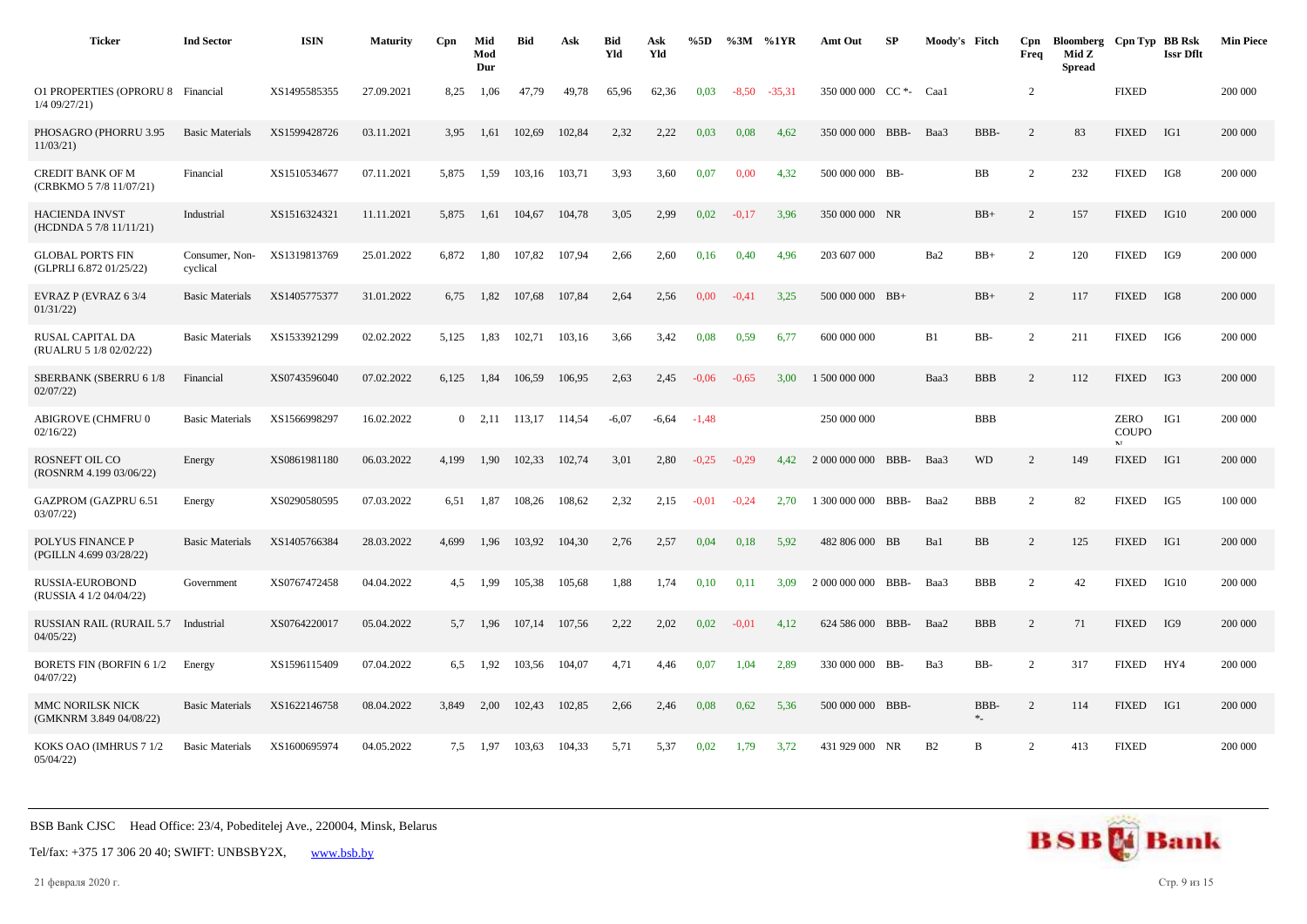| <b>Ticker</b>                                     | <b>Ind Sector</b>      | <b>ISIN</b>  | <b>Maturity</b> | Cpn   | Mid<br>Mod<br>Dur | <b>Bid</b> | Ask    | <b>Bid</b><br>Yld | Ask<br>Yld | %5D     | %3M     | %1YR  | Amt Out            | SP | Moody's Fitch |                  | Cpn<br>Freq    | Bloomberg Cpn Typ BB Rsk<br>Mid Z<br><b>Spread</b> |              | <b>Issr Dflt</b> | <b>Min Piece</b> |
|---------------------------------------------------|------------------------|--------------|-----------------|-------|-------------------|------------|--------|-------------------|------------|---------|---------|-------|--------------------|----|---------------|------------------|----------------|----------------------------------------------------|--------------|------------------|------------------|
| LUKOIL INTL FIN (LUKOIL<br>6.65606/07/22          | Energy                 | XS0304274599 | 07.06.2022      | 6,656 | 2,11              | 109,58     | 109.96 | 2,32              | 2,16       | $-0.02$ | $-0,40$ | 2,76  | 500 000 000 BBB    |    | Baa2          | $BBB+$           | 2              | 83                                                 | <b>FIXED</b> | IG1              | 100 000          |
| VNESHECONOMBANK<br>(VEBBNK 6.025 07/05/22)        | Financial              | XS0800817073 | 05.07.2022      | 6,025 | 2,20              | 107,62     | 108,06 | 2,67              | 2,49       | 0,07    | 0.08    | 6,40  | 1 000 000 000 BBB- |    |               | <b>BBB</b>       | 2              | 120                                                | <b>FIXED</b> | IG10             | 200 000          |
| <b>GAZPROM (GAZPRU 4.95</b><br>07/19/22           | Energy                 | XS0805570354 | 19.07.2022      | 4.95  | 2,26              | 105,97     | 106,17 | 2,38              | 2,29       | 0,00    | 0,10    | 4.17  | 1 000 000 000 BBB- |    | Baa2          | <b>BBB</b>       | 2              | 93                                                 | <b>FIXED</b> | IG5              | 200 000          |
| <b>GAZPROM NEFT (SIBNEF 4</b><br>3/8 09/19/22)    | Energy                 | XS0830192711 | 19.09.2022      | 4,375 | 2,39              | 104,59     | 104,97 | 2,52              | 2,37       | 0,06    | 0.81    | 5,84  | 1 500 000 000 BBB- |    | Baa2          | <b>BBB</b>       | 2              | 105                                                | <b>FIXED</b> | IG1              | 200 000          |
| MMC NORILSK NICK<br>(GMKNRM 6 5/8 10/14/22)       | <b>Basic Materials</b> | XS1298447019 | 14.10.2022      | 6,625 | 2,39              | 110,24     | 110,49 | 2,58              | 2,49       | 0,07    | 0,25    | 4,05  | 1 000 000 000 BBB- |    | Baa2          | BBB-<br>$\ast_-$ | 2              | 114                                                | <b>FIXED</b> | IG1              | 200 000          |
| VTB BANK (VTB 6.95<br>10/17/22                    | Financial              | XS0842078536 | 17.10.2022      | 6.95  | 2,37              | 108,47     | 108.68 | 3,56              | 3,49       | 0.11    | 0.23    | 6.76  | 1412 116 000 B-    |    | Ba2           | <b>WD</b>        | 2              | 214                                                | <b>FIXED</b> | IG9              | 200 000          |
| SEVERSTAL OAO<br>(CHMFRU 5.9 10/17/22)            | <b>Basic Materials</b> | XS0841671000 | 17.10.2022      | 5.9   | 2,42              | 108,35     | 108,61 | 2,61              | 2,51       | $-0.03$ | 0,18    | 4,35  | 634 051 000 BBB-   |    | Baa2          | <b>BBB</b>       | 2              | 117                                                | <b>FIXED</b> | IG1              | 200 000          |
| <b>SBERBANK (SBERRU 5 1/8</b><br>10/29/22         | Financial              | XS0848530977 | 29.10.2022      | 5,125 | 2,47              | 105,75     | 105,92 | 2,88              | 2,81       | $-0,02$ | 0,41    | 5.55  | 2 000 000 000      |    | Ba1           | BBB-             | $\overline{c}$ | 146                                                | <b>FIXED</b> | IG3              | 200 000          |
| PETROPAVLOVSK (POGLN<br>8 1/8 11/14/22)           | <b>Basic Materials</b> | XS1711554102 | 14.11.2022      | 8,125 | 2,19              | 106,69     | 107,37 | 5,20              | 4,92       | 0,29    | 5,40    | 23,45 | 500 000 000 B-     |    |               | $B-$             | 2              | 366                                                | <b>FIXED</b> | IG7              | 200 000          |
| NOVATEK OAO (NVTKRM<br>4.422 12/13/22)            | Energy                 | XS0864383723 | 13.12.2022      | 4,422 | 2,62              | 105,05     | 105,55 | 2,54              | 2,36       | 0,10    | 0,60    | 6,18  | 1 000 000 000 BBB  |    | Baa2          | <b>BBB</b>       | 2              | 107                                                | <b>FIXED</b> | IG1              | 200 000          |
| RUSAL CAPITAL DA<br>(RUALRU 4.85 02/01/23)        | <b>Basic Materials</b> | XS1759468967 | 01.02.2023      | 4.85  | 2,71              | 103,03     | 103,25 | 3,75              | 3,67       | 0,06    | 1,67    |       | 500 000 000        |    | B1            | BB-              | 2              | 233                                                | <b>FIXED</b> | IG6              | 200 000          |
| POLYUS FINANCE P<br>(PGILLN 5 1/4 02/07/23)       | <b>Basic Materials</b> | XS1533922933 | 07.02.2023      | 5,25  | 2,73              | 106,99     | 107,26 | 2,77              | 2,67       | 0,11    | 0.68    | 8,41  | 787 800 000 BB     |    | Ba1           | BB               | 2              | 134                                                | <b>FIXED</b> | IG1              | 200 000          |
| <b>CREDIT BANK OF M</b><br>(CRBKMO 5.55 02/14/23) | Financial              | XS1759801720 | 14.02.2023      | 5,55  | 2,72              | 103,29     | 103,70 | 4,35              | 4,21       | 0,10    | 0,61    | 8,54  | 500 000 000 BB-    |    | Ba3           | BB               | 2              | 291                                                | <b>FIXED</b> | IG8              | 200 000          |
| <b>HACIENDA INVST</b><br>(HCDNDA 5.075 02/15/23)  | Industrial             | XS1772800204 | 15.02.2023      | 5,075 | 2,76              | 105,30     | 106,00 | 3,19              | 2,95       | 0,07    | 1,26    | 7,76  | 300 000 000        |    | Ba1           | $BB+$            | 2              | 172                                                | <b>FIXED</b> | IG10             | 200 000          |
| EVRAZ P (EVRAZ 5 3/8<br>03/20/23                  | <b>Basic Materials</b> | XS1533915721 | 20.03.2023      | 5,375 | 2,78              | 107,18     | 107,75 | 2,91              | 2,73       | 0,02    | 0,54    | 7,10  | 750 000 000 BB+    |    | Ba2           | $BB+$            | 2              | 145                                                | <b>FIXED</b> | IG8              | 200 000          |
| MMC NORILSK NICK<br>(GMKNRM 4.1 04/11/23)         | <b>Basic Materials</b> | XS1589324075 | 11.04.2023      | 4,1   | 2.89              | 104,02     | 104,48 | 2,75              | 2,60       | 0,17    | 1,10    | 7.22  | 1 000 000 000 BBB- |    |               | BBB-<br>$\ast_-$ | 2              | 131                                                | <b>FIXED</b> | IG1              | 200 000          |
| LUKOIL INTL FIN (LUKOIL<br>4.563 04/24/23)        | Energy                 | XS0919504562 | 24.04.2023      | 4,563 | 2,91              | 105,90     | 106,33 | 2,61              | 2,47       | 0,10    | $-0,11$ | 6,04  | 1 500 000 000 BBB  |    | Baa2          | $BBB+$           | 2              | 117                                                | <b>FIXED</b> | IG1              | 200 000          |



21 февраля 2020 г. Стр. 10 из 15

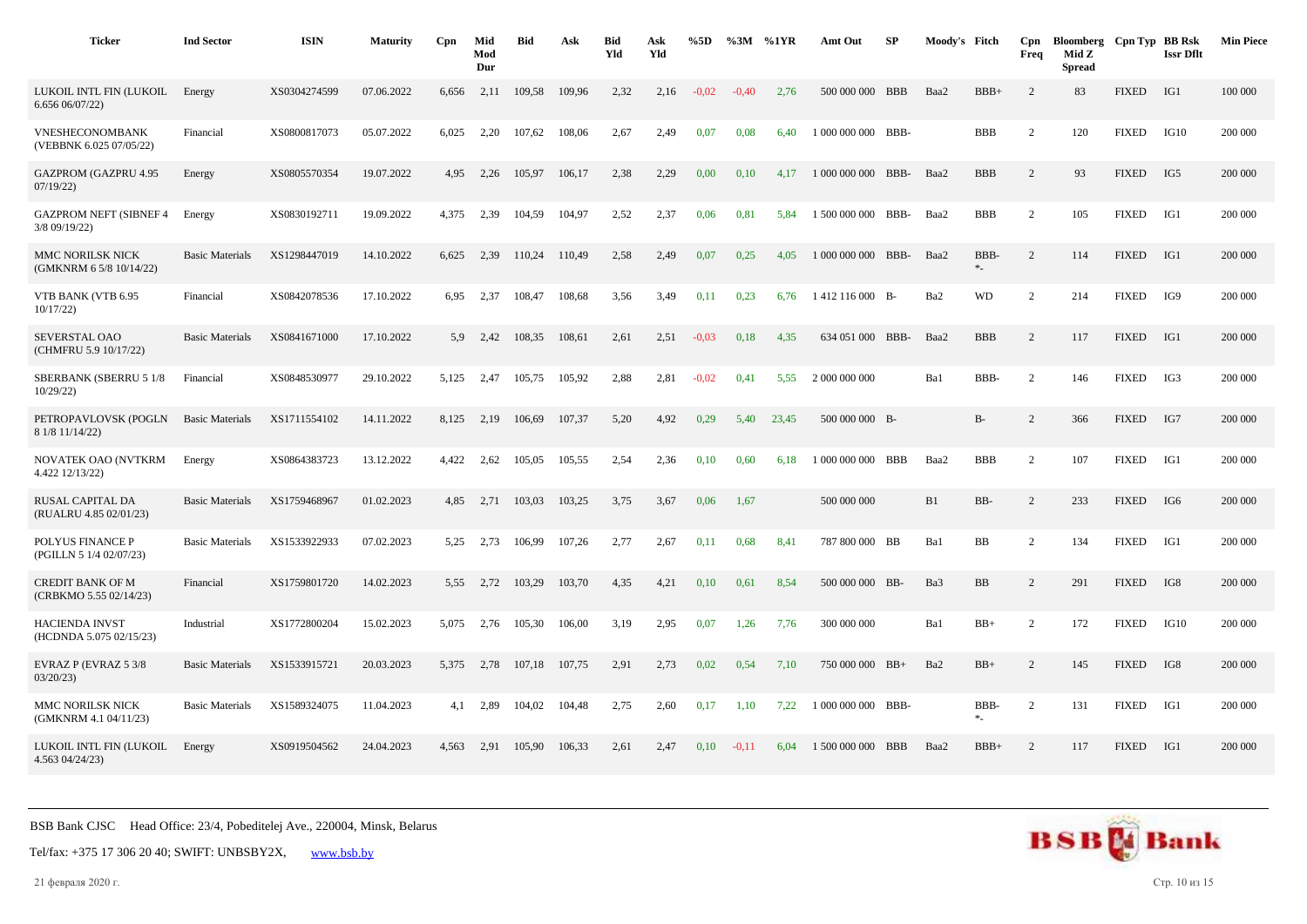| <b>Ticker</b>                                      | <b>Ind Sector</b>          | <b>ISIN</b>  | <b>Maturity</b> | Cpn   | Mid<br>Mod<br>Dur | <b>Bid</b> | Ask    | <b>Bid</b><br>Yld | Ask<br>Yld | %5D     |      | %3M %1YR | Amt Out            | SP   | Moody's Fitch |            | Cpn<br>Freq    | Bloomberg Cpn Typ BB Rsk<br>Mid Z<br><b>Spread</b> |              | <b>Issr Dflt</b> | <b>Min Piece</b> |
|----------------------------------------------------|----------------------------|--------------|-----------------|-------|-------------------|------------|--------|-------------------|------------|---------|------|----------|--------------------|------|---------------|------------|----------------|----------------------------------------------------|--------------|------------------|------------------|
| PHOSAGRO (PHORRU 3.949<br>04/24/23                 | <b>Basic Materials</b>     | XS1752568144 | 24.04.2023      | 3.949 | 2,93              | 103,67     | 103,95 | 2,73              | 2,64       | 0.29    | 0.69 | 7.94     | 500 000 000 BBB-   |      | Baa3          | BBB-       | $\overline{2}$ | 132                                                | <b>FIXED</b> | IG1              | 200 000          |
| RUSAL CAPITAL DA<br>(RUALRU 5.3 05/03/23)          | <b>Basic Materials</b>     | XS1577964965 | 03.05.2023      | 5.3   | 2,88              | 103,93     | 104,53 | 3,97              | 3,78       | $-0.06$ | 1,10 |          | 500 000 000        |      | B1            | BB-        | 2              | 253                                                | <b>FIXED</b> | IG6              | 200 000          |
| <b>SBERBANK (SBERRU 5 1/4</b><br>05/23/23          | Financial                  | XS0935311240 | 23.05.2023      | 5,25  | 2,96              | 107,46     | 107,67 | 2,83              | 2,76       | 0,20    | 1,15 | 7,23     | 1 000 000 000      |      |               | BBB-       | 2              | 143                                                | <b>FIXED</b> | IG3              | 200 000          |
| <b>MOBILE TELESYS</b><br>(MOBTEL 5 05/30/23)       | Communications             | XS0921331509 | 30.05.2023      |       | 5 2,99            | 106,71     | 107,28 | 2,83              | 2,66       | 0,07    | 0,76 | 7,43     | $50000000$ BB+     |      | Balu          | $BB+$      | 2              | 138                                                | <b>FIXED</b> | IG1              | 200 000          |
| OJSC NOVO (NLMKRU 4 1/2<br>06/15/23                | <b>Basic Materials</b>     | XS1405775617 | 15.06.2023      | 4,5   | 3,05              | 105,71     | 106,17 | 2,68              | 2,54       | 0,10    | 0,80 | 7.48     | 700 000 000 BBB-   |      | Baa2          | <b>BBB</b> | 2              | 125                                                | <b>FIXED</b> | IG1              | 200 000          |
| <b>SCF CAPITAL LTD (SCFRU</b><br>5 3/8 06/16/23)   | Industrial                 | XS1433454243 | 16.06.2023      | 5,375 | 3,02              | 107,94     | 108,29 | 2,84              | 2,74       | 0,12    | 1,63 | 9,56     | 900 000 000 BB     |      | Ba2           | $BB+$      | 2              | 143                                                | <b>FIXED</b> | HY1              | 200 000          |
| RUSSIA-EUROBOND<br>(RUSSIA 4 7/8 09/16/23)         | Government                 | XS0971721450 | 16.09.2023      | 4.875 | 3,23              | 109.70     | 109.99 | 2,03              | 1,95       | 0,14    | 0,13 | 6.48     | 3 000 000 000 BBB- |      | Baa3          | <b>BBB</b> | 2              | 66                                                 | <b>FIXED</b> | IG10             | 200 000          |
| <b>GLOBAL PORTS FIN</b><br>(GLPRLI 6 1/2 09/22/23) | Consumer, Non-<br>cyclical | XS1405775450 | 22.09.2023      | 6.5   | 3,14              | 111,03     | 111,31 | 3,21              | 3,13       | 0,05    | 1,43 | 8,67     | 313 580 000        |      | Ba2           | $BB+$      | 2              | 181                                                | <b>FIXED</b> | IG9              | 200 000          |
| SIBUR SEC DAC (SIBUR 4<br>$1/8$ 10/05/23)          | Energy                     | XS1693971043 | 05.10.2023      | 4,125 | 3,30              | 104,54     | 104,92 | 2,80              | 2,69       | 0,10    | 0,45 | 8,37     | 307 977 000        |      | Baa3          | BBB-       | 2              | 138                                                | <b>FIXED</b> | IG10             | 200 000          |
| <b>VNESHECONOMBANK</b><br>(VEBBNK 5.942 11/21/23)  | Financial                  | XS0993162683 | 21.11.2023      | 5.942 | 3,34              | 110,87     | 111,33 | 2,85              | 2,73       | 0,12    | 0,70 | 9,68     | 1 150 000 000 BBB- |      |               | <b>BBB</b> | $\overline{c}$ | 146                                                | <b>FIXED</b> | IG10             | 200 000          |
| <b>GAZPROM NEFT (SIBNEF 6</b><br>11/27/23          | Energy                     | XS0997544860 | 27.11.2023      |       | $6\quad 3.35$     | 111,83     | 112,16 | 2,67              | 2,58       | 0,09    | 0,46 | 7,44     | 1 500 000 000      | BBB- | Baa2          | <b>BBB</b> | $\overline{c}$ | 127                                                | <b>FIXED</b> | IG1              | 200 000          |
| POLYUS FINANCE P<br>(PGILLN 4.7 01/29/24)          | <b>Basic Materials</b>     | XS1713474325 | 29.01.2024      | 4.7   | 3.58              | 106.45     | 107.04 | 2,95              | 2,80       | 0.23    | 1.23 | 12.07    | 470 134 000 BB     |      | Ba1           | <b>BB</b>  | 2              | 152                                                | <b>FIXED</b> | IG1              | 200 000          |
| <b>RUSSIAN RAIL (RURAIL 4</b><br>$3/8$ 03/01/24)   | Industrial                 | XS1574068844 | 01.03.2024      | 4,375 | 3,62              | 106,73     | 107,03 | 2,60              | 2,52       | 0,35    | 0,75 | 7,71     | 319 759 000        |      | Baa2          | <b>BBB</b> | $\overline{2}$ | 121                                                | <b>FIXED</b> | IG9              | 200 000          |
| EVRAZ P (EVRAZ 5 1/4<br>04/02/24                   | <b>Basic Materials</b>     | XS1843443273 | 02.04.2024      | 5,25  | 3,64              | 108,60     | 108,87 | 3,01              | 2,94       | 0,17    | 1,58 |          | $700000000$ BB+    |      | Ba2           | $BB+$      | $\overline{2}$ | 162                                                | <b>FIXED</b> | IG8              | 200 000          |
| <b>ALROSA FINANCE S</b><br>(ALRSRU 4.65 04/09/24)  | <b>Basic Materials</b>     | XS1843441731 | 09.04.2024      | 4,65  | 3,49              | 106,66     | 107,07 | 2,82              | 2,72       | 0,12    | 1,28 |          | 500 000 000 BBB-   |      |               | BBB-       | $\overline{2}$ | 141                                                | <b>FIXED</b> | IG1              | 200 000          |
| <b>METALLOINVEST (METINR</b><br>4.85 05/02/24)     | <b>Basic Materials</b>     | XS1603335610 | 02.05.2024      | 4.85  | 3,75              | 107.76     | 108,14 | 2,87              | 2,78       | 0,07    | 1,45 | 10,37    | 800 000 000 BB+    |      | Ba1           | $BB+$      | $\overline{2}$ | 147                                                | <b>FIXED</b> | IG6              | 200 000          |
| <b>GTLK EUROPE DAC</b><br>(GTLKOA 5 1/8 05/31/24)  | Financial                  | XS1577961516 | 31.05.2024      | 5,125 | 3,79              | 106,10     | 106,75 | 3,57              | 3,41       | 0,28    | 1,92 | 13,65    | 500 000 000        |      | Ba2           | $BB+$      | $\overline{2}$ | 213                                                | <b>FIXED</b> | HY1              | 200 000          |

Tel/fax: +375 17 306 20 40; SWIFT: UNBSBY2X, [www.bsb.by](https://www.bsb.by/)

21 февраля 2020 г. Стр. 11 из 15

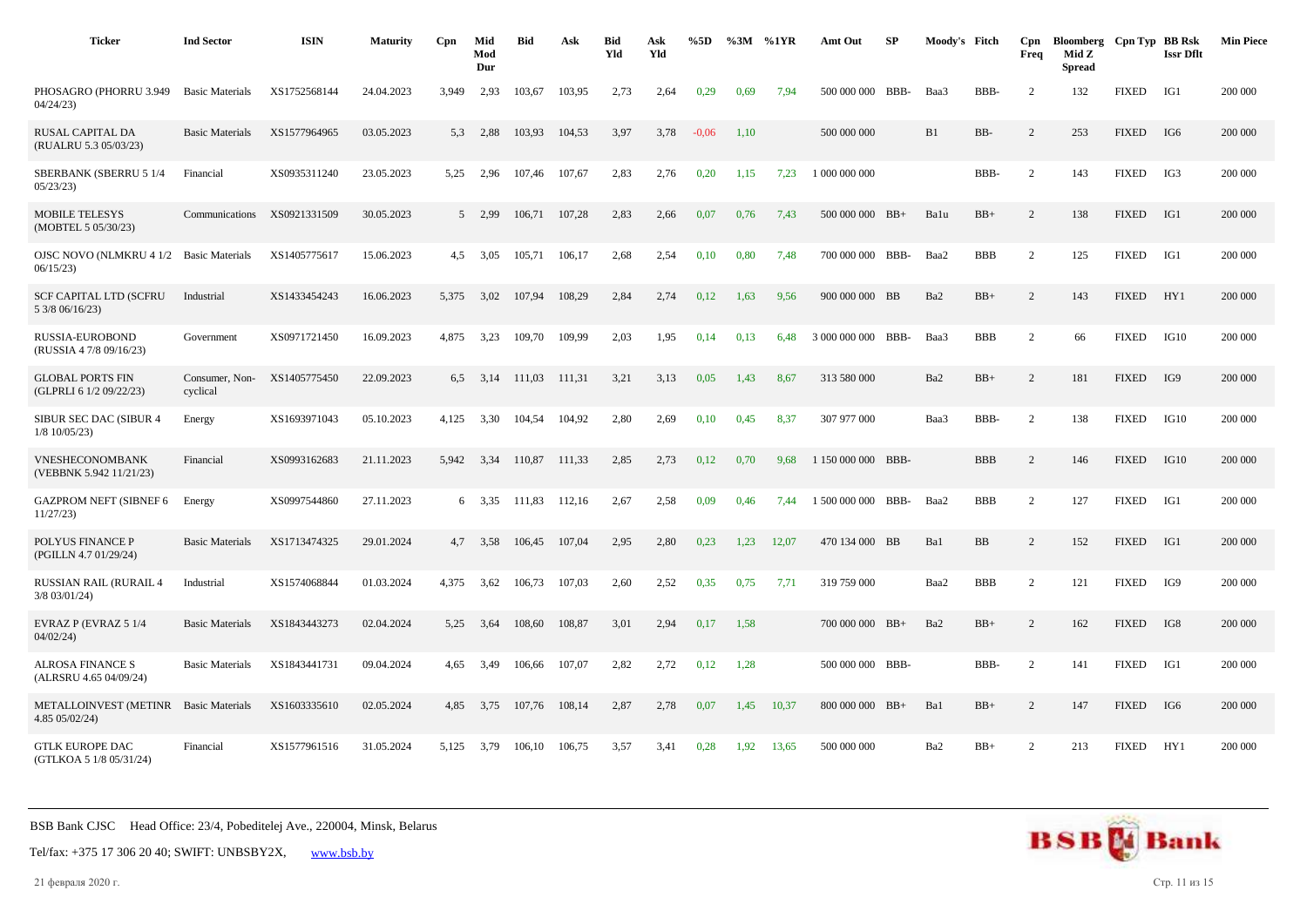| <b>Ticker</b>                                      | <b>Ind Sector</b>      | <b>ISIN</b>             | <b>Maturity</b> | Cpn   | Mid<br>Mod<br>Dur | <b>Bid</b>         | Ask    | <b>Bid</b><br>Yld | Ask<br>Yld | %5D  |         | $\%3M$ %1YR | Amt Out            | -SP | Moody's Fitch |            | Cpn<br>Freq    | Bloomberg Cpn Typ BB Rsk<br>Mid Z<br><b>Spread</b> |                           | <b>Issr Dflt</b> | <b>Min Piece</b> |
|----------------------------------------------------|------------------------|-------------------------|-----------------|-------|-------------------|--------------------|--------|-------------------|------------|------|---------|-------------|--------------------|-----|---------------|------------|----------------|----------------------------------------------------|---------------------------|------------------|------------------|
| MMK INTL CAPITAL<br>(MAGNRM 4 3/8 06/13/24)        | <b>Basic Materials</b> | XS1843434959            | 13.06.2024      | 4,375 | 3,89              | 106,15             | 106,42 | 2,84              | 2,78       |      |         |             | 500 000 000        |     | Baa2          | <b>BBB</b> | 2              | 146                                                | <b>FIXED</b>              | IG1              | 200 000          |
| CREDIT BANK OF M<br>(CRBKMO 7.121 06/25/24)        | Financial              | XS1964558339            | 25.06.2024      | 7,121 | 3,71              | 110,43             | 110,70 | 4,45              | 4,38       | 0,22 | 3,07    |             | 500 000 000 BB-    |     |               | BB         | $\overline{c}$ | 306                                                | <b>FIXED</b>              | IG8              | 200 000          |
| <b>OJSC NOVO (NLMKRU 4</b><br>09/21/24             | <b>Basic Materials</b> | XS1577953174            | 21.09.2024      |       | $4 \quad 4.11$    | 105,36             | 106,03 | 2,74              | 2,59       | 0,16 | 1,58    | 11,35       | 500 000 000 BBB-   |     |               | <b>BBB</b> | 2              | 131                                                | <b>FIXED</b>              | IG1              | 200 000          |
| ALFA BANK (ALFARU 9 1/2<br>02/18/25                | Financial              | XS1135611652            | 18.02.2025      | 9.5   | 3,94              | 99,72              | 101,41 | 9,33              | 8,90       | 0,08 | $-1,36$ | $-2,34$     | $\overline{0}$     |     | B1u           | BB         | 2              | 771                                                | VARIAB IG1<br>LE          |                  | 200 000          |
| <b>GTLK EU CAPITAL</b><br>(GTLKOA 5.95 04/17/25)   | Financial              | XS1713473608            | 17.04.2025      | 5,95  | 4,38              | 110,80             | 111,22 | 3,63              | 3,54       | 0,68 | 3,37    |             | 500 000 000        |     | Ba2           | $BB+$      | 2              | 223                                                | <b>FIXED</b>              |                  | 200 000          |
| VNESHECONOMBANK<br>(VEBBNK 6.8 11/22/25)           | Financial              | XS0559915961            | 22.11.2025      | 6,8   | 4,80              | 119,76             | 120,35 | 3,02              | 2,92       | 0,09 | 2,72    | 15,16       | 1 000 000 000 BBB- |     |               | <b>BBB</b> | 2              | 163                                                | <b>FIXED</b>              | IG10             | 100 000          |
| <b>GAZPROM (GAZPRU 5.15</b><br>02/11/26            | Energy                 | XS1951084471            | 11.02.2026      | 5,15  | 5,17              | 111,82             | 112,21 | 2,97              | 2,90       | 0,21 | 1,72    |             | 1 250 000 000 BBB- |     | Baa2          | <b>BBB</b> | 2              | 157                                                | <b>FIXED</b>              | IG5              | 200 000          |
| RUSSIA-EUROBOND<br>(RUSSIA 4 3/4 05/27/26)         | Government             | RU000A0JWHA4 27.05.2026 |                 | 4,75  | 5,42              | 113,35             | 113,65 | 2,44              | 2,39       | 0,24 | 2,32    | 12,34       | 3 000 000 000      |     |               | <b>BBB</b> | $\overline{c}$ | 107                                                | <b>FIXED</b>              | IG10             | 200 000          |
| OJSC NOVO (NLMKRU 4.7<br>05/30/26                  | <b>Basic Materials</b> | XS1843435337            | 30.05.2026      | 4,7   | 5,41              | 109,64             | 110,28 | 3,00              | 2,89       | 0,31 | 2,45    |             | 500 000 000        |     | Baa2          | <b>BBB</b> | 2              | 157                                                | <b>FIXED</b>              | IG1              | 200 000          |
| LUKOIL INTL FIN (LUKOIL<br>4 3/4 11/02/26)         | Energy                 | XS1514045886            | 02.11.2026      | 4,75  |                   | 5,71 111,75 112,12 |        | 2,81              | 2,75       | 0,14 | 1,85    | 12,13       | 1 000 000 000 BBB  |     |               | $BBB+$     | $\overline{c}$ | 140                                                | <b>FIXED</b>              | IG1              | 200 000          |
| <b>GAZPROM (GAZPRU 4.95</b><br>03/23/27            | Energy                 | XS1585190389            | 23.03.2027      | 4.95  | 5.92              | 111.94             | 112.33 | 3,06              | 3,00       | 0,13 | 2.82    | 14.32       | 750 000 000 BBB-   |     | Baa2          | <b>BBB</b> | 2              | 165                                                | <b>FIXED</b>              | IG5              | 200 000          |
| <b>RUSSIA-EUROBOND</b><br>(RUSSIA 4 1/4 06/23/27)  | Government             | RU000A0JXTS9            | 23.06.2027      | 4,25  | 6,32              | 111,72             | 112,07 | 2,49              | 2,44       | 0,60 | 3,29    | 14,82       | 2 404 600 000      |     |               | <b>BBB</b> | 2              | 110                                                | <b>FIXED</b>              | IG10             | 200 000          |
| <b>CREDIT BANK OF M</b><br>(CRBKMO 7 1/2 10/05/27) | Financial              | XS1589106910            | 05.10.2027      | 7.5   | 2,28              | 101,90             | 102,46 | 6,69              | 6,46       | 1,36 | 7.58    |             | 440 000 000        |     |               | $B+$       | 2              | 516                                                | VARIAB IG8<br><b>LE</b>   |                  | 200 000          |
| <b>GAZPROM (GAZPRU 4.95</b><br>02/06/28            | Energy                 | XS0885736925            | 06.02.2028      | 4,95  | 6,64              | 112,83             | 113,44 | 3,11              | 3,03       | 0,24 | 2,78    | 15,96       | 900 000 000 BBB-   |     | Baa2          | <b>BBB</b> | 2              | 167                                                | <b>FIXED</b>              | IG5              | 200 000          |
| RUSSIA-EUROBOND<br>(RUSSIA 12 3/4 06/24/28)        | Government             | XS0088543193            | 24.06.2028      | 12,75 | 5,97              | 174,33             | 174,89 | 2,72              | 2,66       | 0,49 | 2,19    | 9,35        | 2 499 850 000 BBB- |     | Baa3          | <b>BBB</b> | 2              | 131                                                | <b>FIXED</b>              | IG10             | 10 000           |
| RUSSIA-EUROBOND<br>(RUSSIA 4 3/8 03/21/29)         | Government             | RU000A0ZYYN4 21.03.2029 |                 | 4,375 | 7,48              | 113,95             | 114,36 | 2,64              | 2,59       | 0,50 | 4,18    | 17,45       | 3 000 000 000      |     |               | <b>BBB</b> | 2              | 121                                                | <b>FIXED</b>              | IG10             | 200 000          |
| RUSSIA-EUROBOND<br>(RUSSIA 7 1/2 03/31/30)         | Government             | XS0114288789            | 31.03.2030      |       | $7,5$ 2,65        | 113,85             | 114,29 | 2,41              | 2,27       | 0,09 | $-0,22$ | 2,98        | 2 955 997 769 BBB- |     | Baa3          | <b>BBB</b> | 2              | 89                                                 | <b>STEP</b><br><b>CPN</b> | IG10             | 1                |

Tel/fax: +375 17 306 20 40; SWIFT: UNBSBY2X, [www.bsb.by](https://www.bsb.by/)

21 февраля 2020 г. Стр. 12 из 15

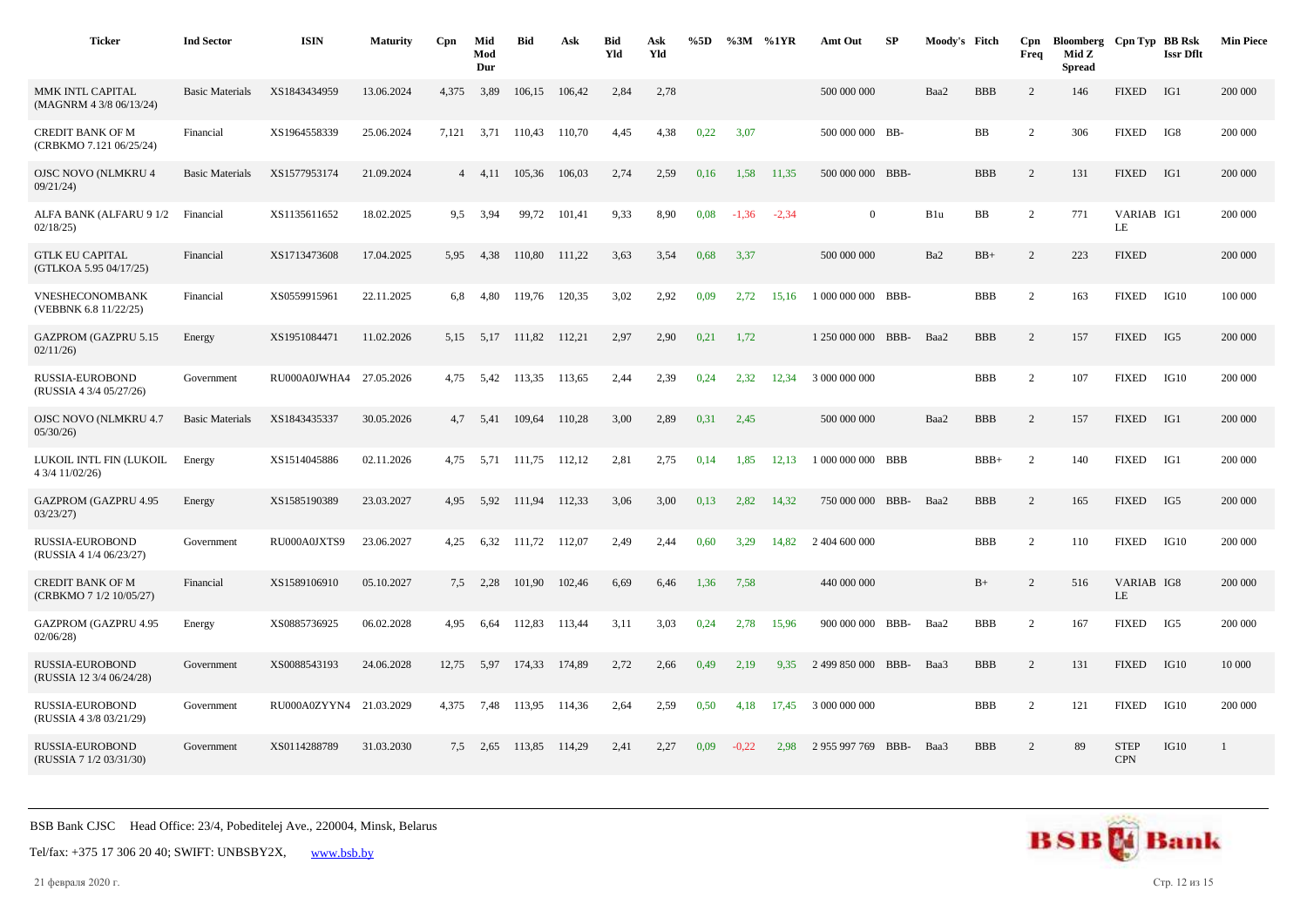| <b>Ticker</b>                                           | <b>Ind Sector</b>          | <b>ISIN</b>         | <b>Maturity</b> | Cpn   | Mid<br>Mod<br>Dur | <b>Bid</b> | Ask    | <b>Bid</b><br>Yld | Ask<br>Yld | %5D     | %3M     | %1YR  | Amt Out            | SP     | Moody's Fitch |              | Cpn<br>Freq | Bloomberg<br>Mid Z<br><b>Spread</b> | Cpn Typ BB Rsk | <b>Issr Dflt</b> | <b>Min Piece</b> |
|---------------------------------------------------------|----------------------------|---------------------|-----------------|-------|-------------------|------------|--------|-------------------|------------|---------|---------|-------|--------------------|--------|---------------|--------------|-------------|-------------------------------------|----------------|------------------|------------------|
| <b>GAZPROM (GAZPRU 8 5/8</b><br>04/28/34                | Energy                     | XS0191754729        | 28.04.2034      | 8,625 | 9,27              | 153,69     | 154,71 | 3,72              | 3,65       | 0.94    | 5,80    | 21.68 | 1 200 000 000 BBB- |        | Baa2          | <b>BBB</b>   | 2           | 218                                 | <b>FIXED</b>   | IG5              | 10 000           |
| RUSSIA-EUROBOND<br>(RUSSIA 5.1 03/28/35)                | Government                 | RU000A1006S9        | 28.03.2035      | 5,1   | 10,85             | 123,35     | 123,78 | 3,14              | 3,11       | 1,15    | 5,58    |       | 4 000 000 000      |        |               | <b>BBB</b>   | 2           | 164                                 | <b>FIXED</b>   | IG10             | 200 000          |
| VTB BANK (VTB 6 1/4<br>06/30/35                         | Financial                  | XS0223715920        | 30.06.2035      | 6,25  | 9,86              | 104,25     | 106,19 | 5,83              | 5,64       | 2,24    | 1,71    | 4,57  | 22 513 000         | BBB-   | Baa3          | <b>WD</b>    | 2           |                                     | <b>FIXED</b>   | IG9              | 100 000          |
| <b>GAZPROM (GAZPRU 7.288</b><br>08/16/37                | Energy                     | XS0316524130        | 16.08.2037      |       | 7,288 11,20       | 143,62     | 144,61 | 3,84              | 3,78       | 0,76    | 5,77    | 25,47 | 1 250 000 000 BBB- |        | Baa2          | <b>BBB</b>   | 2           | 227                                 | <b>FIXED</b>   | IG5              | 100 000          |
| RUSSIA-EUROBOND<br>(RUSSIA 5 5/8 04/04/42)              | Government                 | XS0767473852        | 04.04.2042      |       | 5,625 13,84       | 135,91     | 136,44 | 3,32              | 3,29       | 1,36    | 8,36    | 27,44 | 3 000 000 000 BBB- |        | Baa3          | <b>BBB</b>   | 2           | 177                                 | <b>FIXED</b>   | IG10             | 200 000          |
| RUSSIA-EUROBOND<br>(RUSSIA 5 7/8 09/16/43)              | Government                 | XS0971721963        | 16.09.2043      |       | 5,875 14,24       | 140,66     | 141,35 | 3,36              | 3,33       | 1,73    | 8,66    | 28,03 | 1 500 000 000 BBB- |        | Baa3          | <b>BBB</b>   | 2           | 180                                 | <b>FIXED</b>   | IG10             | 200 000          |
| RUSSIA-EUROBOND<br>(RUSSIA 5 1/4 06/23/47)              | Government                 | RU000A0JXU14        | 23.06.2047      |       | 5,25 16,13        | 133,03     | 133,48 | 3,39              | 3,37       | 1,54    | 9,12    | 35,80 | 7 000 000 000      |        |               | <b>BBB</b>   | 2           | 183                                 | <b>FIXED</b>   | IG10             | 200 000          |
| <b>Slovak Republic</b>                                  |                            |                     |                 |       |                   |            |        |                   |            |         |         |       |                    |        |               |              |             |                                     |                |                  |                  |
| <b>SLOVAK REPUBLIC</b><br>(SLOVAK 4 3/8 05/21/22)       | Government                 | XS0782720402        | 21.05.2022      | 4.375 | 2,12              | 105,50     | 106,18 | 1,86              | 1,56       | 0,16    | 0,36    | 0,81  | $1500000000 A+$    |        | A2            | $A+$         | 2           | 32                                  | <b>FIXED</b>   | IG7              | 200 000          |
| <b>Ukraine</b>                                          |                            |                     |                 |       |                   |            |        |                   |            |         |         |       |                    |        |               |              |             |                                     |                |                  |                  |
| MHP SA (MHPSA 81/4<br>04/02/20                          | Consumer, Non-<br>cyclical | <b>USL6366MAC75</b> | 02.04.2020      | 8,25  |                   |            |        |                   |            |         |         |       |                    | $0$ NR |               | $B+$         | 2           |                                     | <b>FIXED</b>   | IG8              | 200 000          |
| UKRAINE GOVT (UKRAIN 7 Government<br>3/4 09/01/20)      |                            | XS1303918939        | 01.09.2020      | 7,75  | 0,49              | 102,37     | 102,77 | 3,10              | 2,33       | 0,01    | $-0.38$ | 4,06  | 1 364 685 000 B    |        | Caalu         | B            | 2           | 109                                 | <b>FIXED</b>   | DS <sub>2</sub>  | 100 000          |
| UKRAINE GOVT (UKRAIN 7 Government<br>3/4 09/01/21)      |                            | XS1303920083        | 01.09.2021      | 7,75  | 1,39              | 106,38     | 106,88 | 3,40              | 3,08       | $-0,15$ | 1.63    | 9.64  | 1409 282 000 B     |        | Caalu         | B            | 2           | 179                                 | <b>FIXED</b>   | DS <sub>2</sub>  | 100 000          |
| UKRAINE RAIL (RAILUA 9<br>7/8 09/15/21)                 | Industrial                 | XS1374118658        | 15.09.2021      | 9,875 | 0,75              | 104,66     | 104,94 | 3,90              | 3,55       | $-0,08$ | 0,55    | 5,57  | 200 000 000 B-     |        |               | B            | 2           | 221                                 | <b>FIXED</b>   | IG10             | 200 000          |
| METINVEST BV (METINV 7<br>$1/2$ $12/31/21$ )            | <b>Basic Materials</b>     | XS1571247656        | 31.12.2021      | 7,5   | 0,04              | 99,80      | 101,26 |                   |            | 0,04    | 0,33    | 3,05  | 115 309 029 B      |        |               | BB-          | 2           |                                     | <b>FIXED</b>   | HY <sub>1</sub>  | 1 0 0 0          |
| METINVEST BV (METINV 7<br>$1/2$ $12/31/21$              | <b>Basic Materials</b>     | XS1571247490        | 31.12.2021      | 7.5   | 1,71              | 99,83      | 101,01 | 7,52              | 6,84       | $-0,28$ | 0.18    | 2,70  | 115 309 029 B      |        |               | BB-          | 2           | 583                                 | <b>FIXED</b>   | HY1              | 1 0 0 0          |
| KERNEL HOLDING (KERPW Consumer, Non-<br>8 3/4 01/31/22) | cyclical                   | XS1533923238        | 31.01.2022      | 8,75  | 1,77              | 107,96     | 108,12 | 4,40              | 4,32       | 0,06    | 1,93    | 8,37  | 500 000 000 B      |        |               | BB-          | 2           | 293                                 | <b>FIXED</b>   | IG4              | 200 000          |
| UKREXIMBANK (EXIMUK 9 Government<br>5/8 04/27/22)       |                            | XS1261825977        | 27.04.2022      | 9.625 | 1,09              | 106,06     | 106,78 |                   |            | $-0.06$ | 2,43    | 6,34  | 312 500 000        |        | Caa1          | $\mathbf{B}$ | 2           |                                     | <b>FIXED</b>   | DS <sub>2</sub>  | 150 000          |

Tel/fax: +375 17 306 20 40; SWIFT: UNBSBY2X, [www.bsb.by](https://www.bsb.by/)

21 февраля 2020 г. Стр. 13 из 15

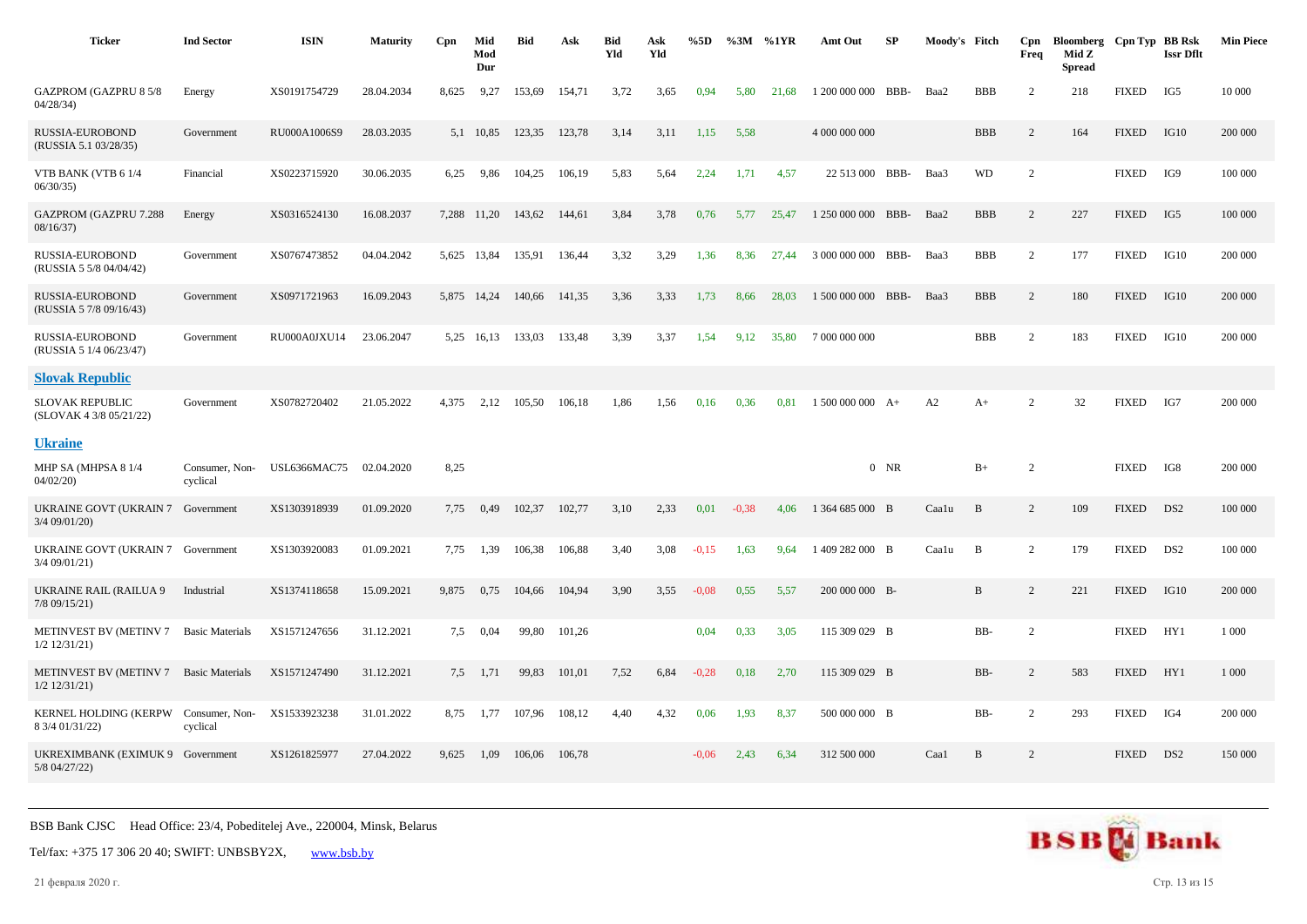| <b>Ticker</b>                                      | <b>Ind Sector</b>                       | <b>ISIN</b>  | <b>Maturity</b> | Cpn     | Mid<br>Mod<br>Dur | <b>Bid</b>  | Ask    | <b>Bid</b><br>Yld | Ask<br>Yld | %5D     | %3M  | %1YR  | Amt Out         | SP | Moody's Fitch    |                | Cpn<br>Freq    | Bloomberg Cpn Typ BB Rsk<br>Mid Z<br><b>Spread</b> |                           | <b>Issr Dflt</b> | <b>Min Piece</b> |
|----------------------------------------------------|-----------------------------------------|--------------|-----------------|---------|-------------------|-------------|--------|-------------------|------------|---------|------|-------|-----------------|----|------------------|----------------|----------------|----------------------------------------------------|---------------------------|------------------|------------------|
| UKRAINE GOVT (UKRAIN 7 Government<br>3/4 09/01/22) |                                         | XS1303921214 | 01.09.2022      | 7,75    | 2,23              | 110,09      | 110.59 | 3,53              | 3,33       | $-0.04$ | 3.72 | 15,33 | 1 383 692 000 B |    | Caalu            | B              | 2              | 206                                                | <b>FIXED</b>              | DS <sub>2</sub>  | 100 000          |
| CITY OF KYIV (CITKIE 7 1/2 Government<br>12/15/22  |                                         | XS1743762558 | 15.12.2022      | 7,5     | 1,84              | 99,60       | 100,06 | 7,70              | 7,46       | 0,02    | 3,96 | 5,47  | 115 072 000     |    |                  | $\, {\bf B}$   | 2              |                                                    | <b>FIXED</b>              | DS <sub>2</sub>  | 100 000          |
| UKREXIMBANK (EXIMUK<br>Float 02/09/23)             | Government                              | XS1261825894 | 09.02.2023      | 8,74963 | 0.44              | 100.11      | 101,21 | 8.64              | 7,92       | $-0.01$ | 0.53 | 6.58  | 62 500 000      |    | Caa <sub>2</sub> | CCC<br>$*_{+}$ | 2              |                                                    | FLOATI DS2<br>NG          |                  | 150 000          |
| ST SAVINGS BK UA<br>(OSCHAD 9 3/8 03/10/23)        | Financial                               | XS1273033719 | 10.03.2023      | 9,375   | 1,65              | 106,29      | 106,51 | 5,60              | 5,48       | 0,00    | 1,96 | 6,19  | 245 000 000     |    | Caa1             | $\, {\bf B}$   | 2              | $-486$                                             | <b>STEP</b><br><b>CPN</b> |                  | 200 000          |
| METINVEST BV (METINV 7<br>3/4 04/23/23)            | <b>Basic Materials</b>                  | XS1806400534 | 23.04.2023      | 7,75    | 2,60              | 105,72      | 106,18 | 5,60              | 5,43       | $-0.04$ | 2,11 | 11,69 | 504 515 000 B   |    |                  | BB-            | $\overline{2}$ | 414                                                | <b>FIXED</b>              | HY1              | 200 000          |
| UKRAINE GOVT (UKRAIN 7<br>$3/4$ 09/01/23)          | Government                              | XS1303921487 | 01.09.2023      | 7.75    | 3.01              | 111.79      | 112.29 | 4.11              | 3.97       | $-0.26$ | 4.93 | 18.72 | 1 355 231 000 B |    | Caalu            | $\mathbf{B}$   | 2              | 270                                                | <b>FIXED</b>              | DS <sub>2</sub>  | 100 000          |
| <b>UKRAINE GOVT (UKRAIN</b><br>8.994 02/01/24)     | Government                              | XS1902171591 | 01.02.2024      | 8.994   | 3,35              | 116,20      | 116,84 | 4,46              | 4,30       | $-0,10$ | 4,85 | 19,11 | 750 000 000 B   |    |                  | $\, {\bf B}$   | 2              | 304                                                | <b>FIXED</b>              | DS <sub>2</sub>  | 200 000          |
| MHP SA (MHPSA 7 3/4<br>05/10/24                    | Consumer, Non- XS1577965004<br>cyclical |              | 10.05.2024      | 7.75    | 3.54              | 109,89      | 110,26 | 5,11              | 5,01       | 1,19    | 3,73 | 14,25 | 500 000 000 B   |    |                  | $B+$           | 2              | 371                                                | <b>FIXED</b>              | IG8              | 200 000          |
| <b>UKRAINE RAIL (RAILUA 8</b><br>1/4 07/09/24)     | Industrial                              | XS1843433472 | 09.07.2024      | 8,25    | 3.66              | 110,62      | 111,09 | 5,48              | 5,37       | 0,29    | 5,09 |       | 594 902 000     |    |                  | $\mathbf B$    | 2              | 407                                                | <b>FIXED</b>              | IG10             | 200 000          |
| UKRAINE GOVT (UKRAIN 7 Government<br>3/4 09/01/24) |                                         | XS1303925041 | 01.09.2024      | 7,75    |                   | 3,73 112,97 | 113,60 | 4,54              | 4,40       | $-0,10$ | 6,21 | 21,49 | 1 339 057 000 B |    | Caalu            | B              | 2              | 313                                                | <b>FIXED</b>              | DS <sub>2</sub>  | 100 000          |
| UKREXIMBANK (EXIMUK 9 Government<br>3/4 01/22/25)  |                                         | XS1261825621 | 22.01.2025      | 9,75    | 1,83              |             |        |                   |            |         |      | 12,04 | 600 000 000     |    | Caa1             | B              | $\overline{2}$ |                                                    | <b>FIXED</b>              | DS <sub>2</sub>  | 200 000          |
| ST SAVINGS BK UA<br>(OSCHAD 9 5/8 03/20/25)        | Financial                               | XS1273034444 | 20.03.2025      | 9.625   | 1,29              | 105.87      | 106,08 | 5,14              | 4,99       | 0.02    | 1,35 |       | 500 000 000     |    | Caa1             | B              | 2              | 367                                                | <b>STEP</b><br><b>CPN</b> |                  | 200 000          |
| UKRAINE GOVT (UKRAIN 7<br>3/4 09/01/25)            | Government                              | XS1303925470 | 01.09.2025      | 7,75    | 4,41              | 113,96      | 114,59 | 4,84              | 4,72       | $-0,27$ | 7,22 | 24,17 | 1 328 887 000 B |    | Caalu            | B              | 2              | 344                                                | <b>FIXED</b>              | DS <sub>2</sub>  | 100 000          |
| MHP LUX SA (MHPSA 6.95<br>04/03/26                 | Consumer, Non-<br>cyclical              | XS1713469911 | 03.04.2026      | 6,95    | 4,86              | 107,12      | 107,69 | 5,56              | 5,45       | 1,58    | 4,29 | 19,73 | 550 000 000 B   |    |                  | $B+$           | 2              | 413                                                | <b>FIXED</b>              | IG8              | 200 000          |
| <b>METINVEST BV (METINV 8)</b><br>$1/2$ 04/23/26)  | <b>Basic Materials</b>                  | XS1806400708 | 23.04.2026      | 8,5     | 4,54              | 108,12      | 108,72 | 6,81              | 6,69       | 0,06    | 3,87 | 14,78 | 647 661 000 B   |    |                  | BB-            | 2              | 538                                                | <b>FIXED</b>              | HY1              | 200 000          |
| UKRAINE GOVT (UKRAIN 7 Government<br>3/4 09/01/26) |                                         | XS1303926528 | 01.09.2026      | 7,75    | 5,05              | 115,17      | 115,75 | 4,99              | 4,90       | $-0.52$ | 8,41 | 27.23 | 1 317 940 000 B |    | Caalu            | B              | 2              | 359                                                | <b>FIXED</b>              | DS <sub>2</sub>  | 100 000          |
| UKRAINE GOVT (UKRAIN 7 Government<br>3/4 09/01/27) |                                         | XS1303927179 | 01.09.2027      | 7,75    | 5,64              | 115,50      | 116,00 | 5,23              | 5,16       | $-0,64$ | 8,81 | 28,16 | 1 307 161 000 B |    | Caalu            | B              | 2              | 383                                                | <b>FIXED</b>              | DS <sub>2</sub>  | 100 000          |



21 февраля 2020 г. Стр. 14 из 15